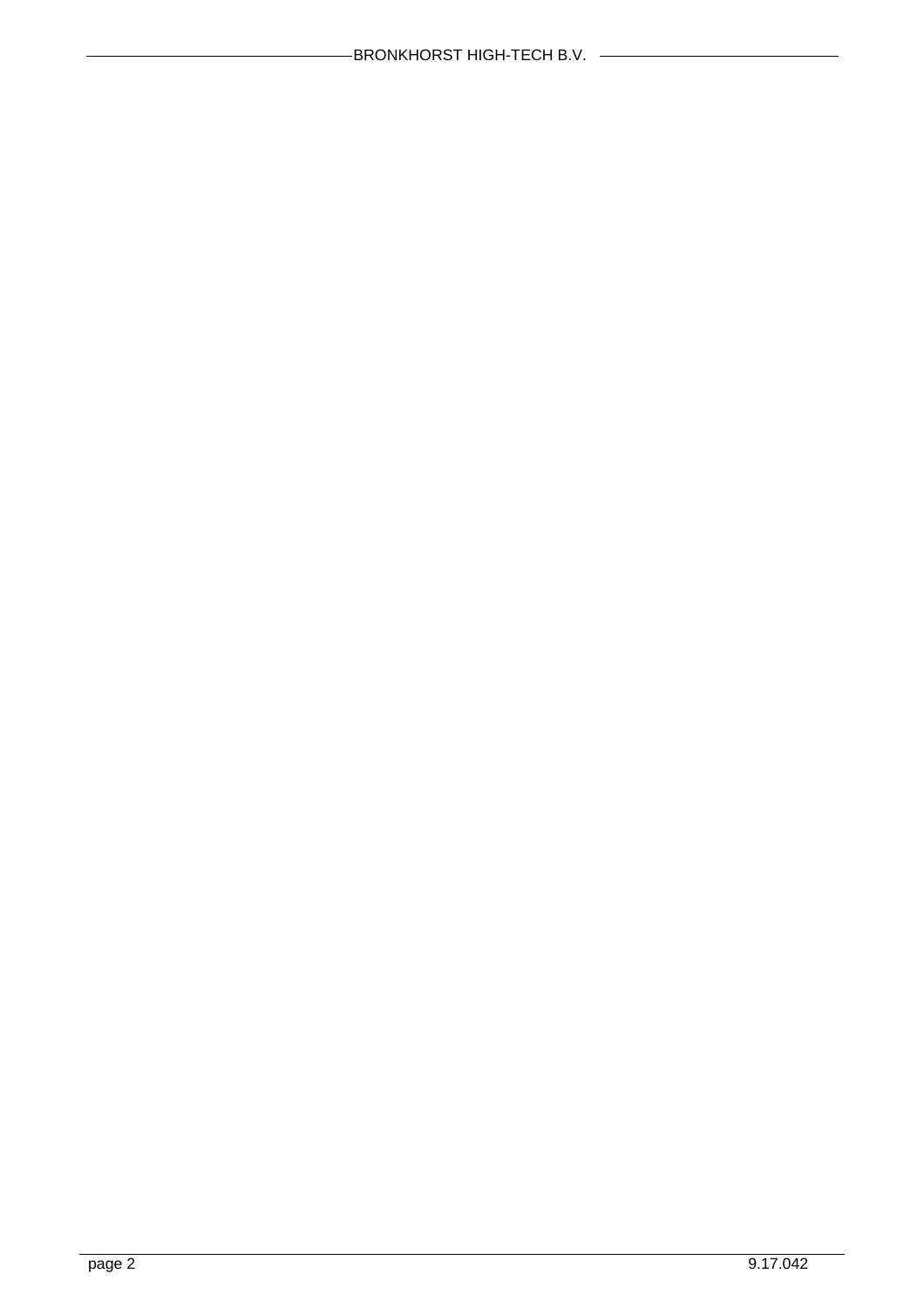Even though care has been taken in the preparation and publication of the contents of this manual, we do not assume legal or other liability for any inaccuracy, mistake, mis-statement or any other error of whatsoever nature contained herein. The material in this manual is for information purposes only, and is subject to change without notice.

> Bronkhorst HIGH-TECH B.V. July 2011

## **Warranty**

The products of Bronkhorst High-Tech B.V. are warranteed against defects in material and workmanship for a period of three years from the date of shipment, provided they are used in accordance with the ordering specifications and the instructions in this manual and that they are not subjected to abuse, physical damage or contamination. Products that do not operate properly during this period may be repaired or replaced at no charge. Repairs are normally warranted for one year or the balance of the original warrant, whichever is longer. See also paragraph 9 of the Conditions of sales.

The warranty includes all initial and latent defects, random failures, and undeterminable internal causes.

It excludes failures and damage caused by the customer, such as contamination, improper electrical hook-up, dropping etc.

Re-conditioning of products primarily returned for warranty service that is partly or wholly judged nonwarranty may be charged for.

Bronkhorst HIGH-TECH B.V. prepays outgoing freight charges when any party of the service is performed under warranty, unless otherwise agreed upon beforehand. However, if the product has been returned collect to Bronkhorst HIGH-TECH B.V., these costs are added to the repair invoice. Import and/or export charges, foreign shipping methods/carriers are paid for by the customer.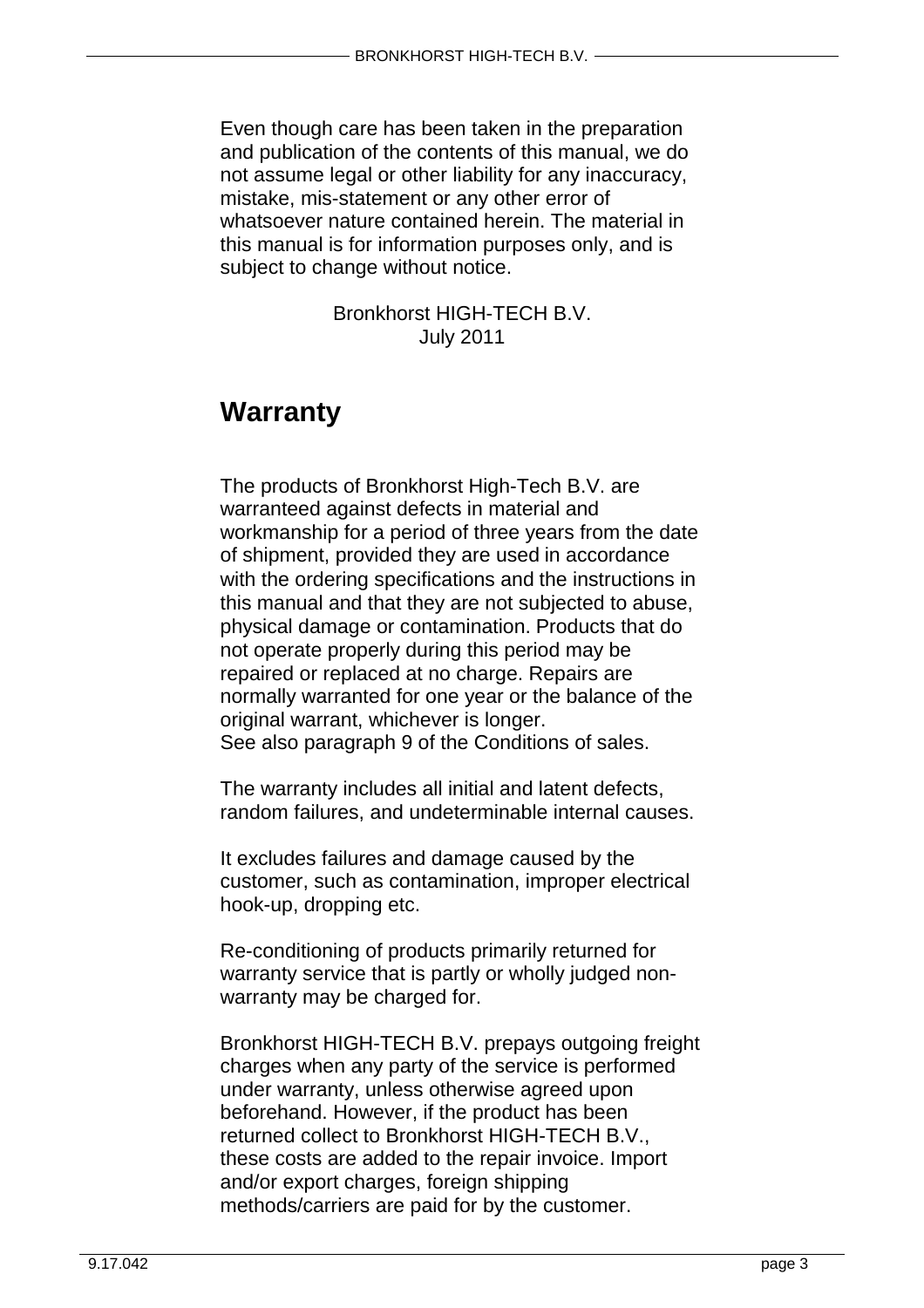## **Short-Form Operation Instruction**

- Before installing your CEM system it is important to check:
	- \* flow rate
	- \* fluids to be controlled/evaporated
	- \* up- and downstream pressures
	- \* output signals
	- \* heater temperature
- Watch the red-coloured stickers and make sure the testpressures are in agreement with normal safety factors for your application.
- Check if the piping system is clean. Always install filters to assure particle free fluids.
- Install the CEM system and tighten the fittings according to the instructions of the supplier of the fittings.
- Check the system for leaks before applying fluid pressure.
- In systems with corrosive or reactive fluids, purging with an inert gas is absolute necessary before use. Complete purging after use with corrosive or reactive fluids is also required before exposing the system to air.
- Apply the controlled power to the heatexchanger and wait till the temperature is stabilised.
- Your CEM system is now ready for operation.
- Be sure that your liquid system is free of gas bubbles. If needed remove the de-aerate plug on top of the CEM control valve for de-aeration.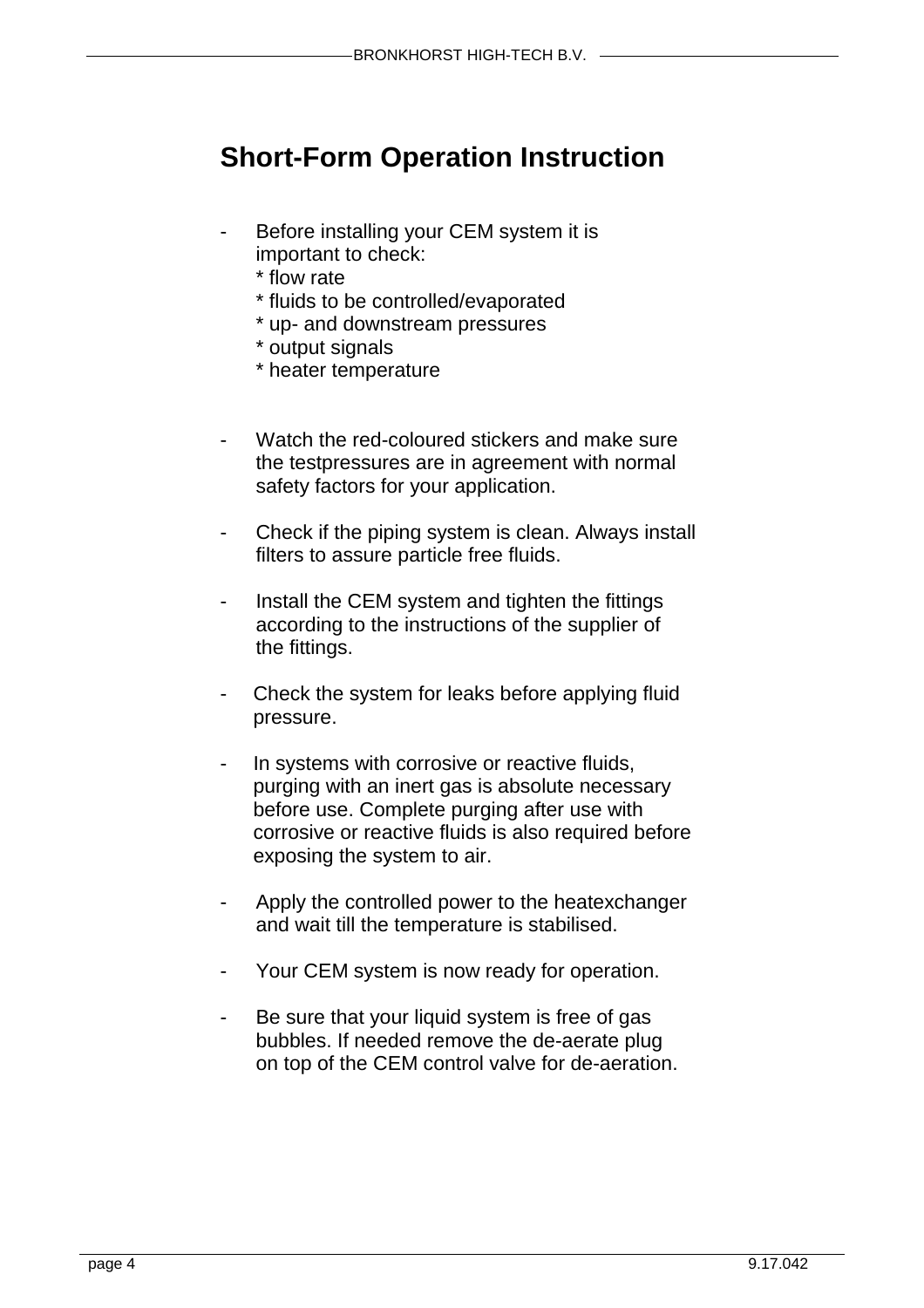## **TABLE OF CONTENTS**

#### $\mathbf 1$ **Introduction**

| 1.1 |  |
|-----|--|
|     |  |
|     |  |

#### $\overline{2}$ **Installation**

| 2.1   |  |
|-------|--|
| 2.2   |  |
| 2.3   |  |
| 2.4   |  |
| 2.5   |  |
| 2.6   |  |
| 2.7   |  |
| 2.8   |  |
| 281   |  |
| 2.8.2 |  |
| 2.9   |  |
| 2.9.1 |  |
| 2.9.2 |  |
| 2.10  |  |
| 211   |  |
| 2.12  |  |
| 2.13  |  |

#### $\overline{3}$ Operation

#### $\overline{\mathbf{4}}$ **Readout and control unit**

#### $5<sup>5</sup>$ **Cables**

| <b>59</b><br>J.I | :MC |  |  |
|------------------|-----|--|--|
|------------------|-----|--|--|

## **Appendices**

|   | Recommendations for handling the Bronkhorst High-Tech DLI (CEM) System |
|---|------------------------------------------------------------------------|
|   | A. Vacuum system                                                       |
|   | B. Non Vacuum system                                                   |
| 2 | Enclosures                                                             |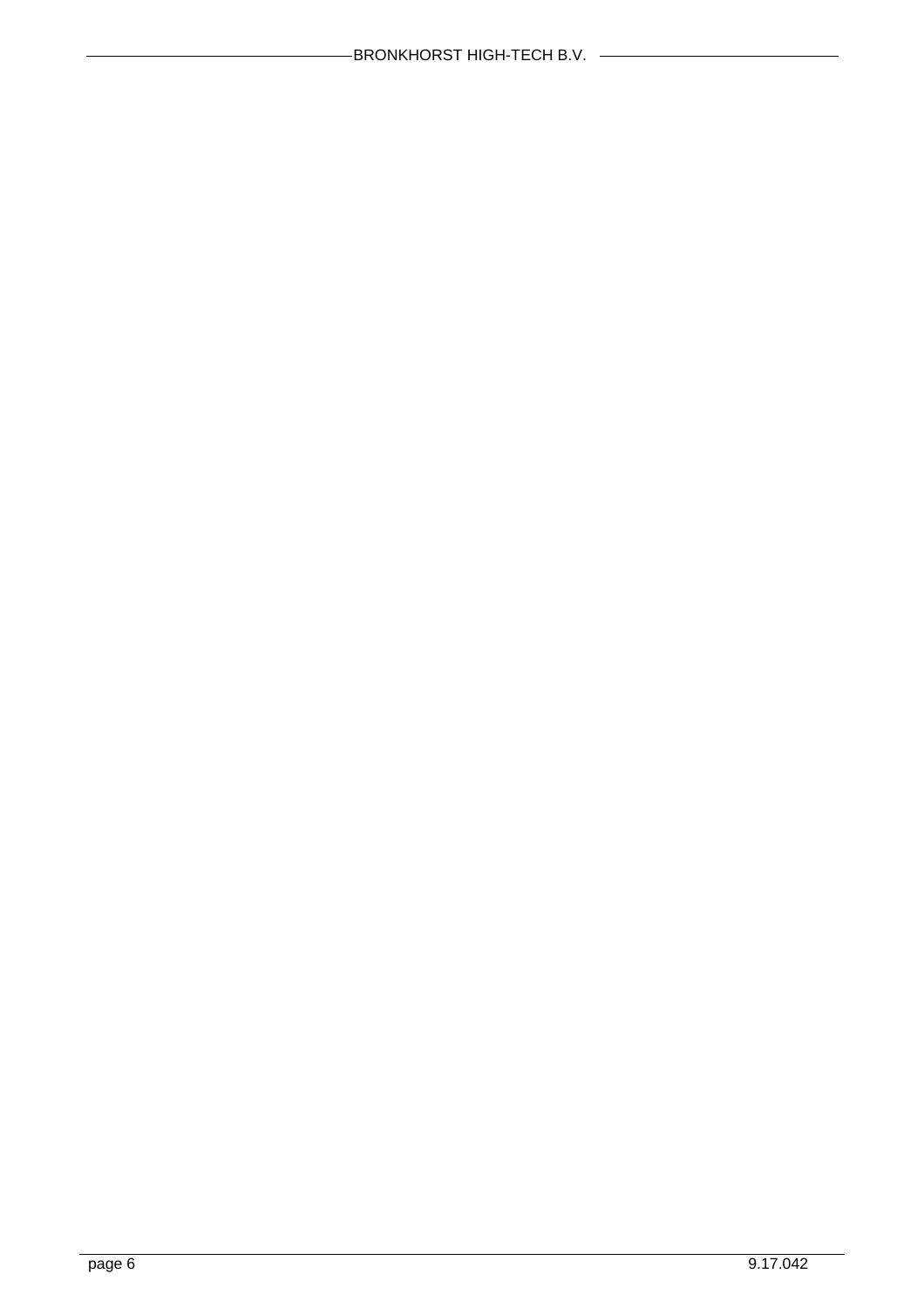## **1 Introduction**

## **1.1 General**

The Bronkhorst HIGH-TECH B.V. series CEM system is a unique system to realise Mass Flow Control of vapour & mixtures, containing up to 1200 g/h vapour. A complete system is a combination of a mixing valve, a heating device, a liquid meter with control function and a mass flow controller for the carrier gas. The liquid flow through the liquid meter is controlled by the mixing valve. A complete system also incorporates a readout/control unit, including power supply for operation of the CEM system devices.

## **1.2 Principle of operation**

The abbreviation **"CEM"** stands for: **"C"** the control of a flow of gas mixture, gas, liquid or liquid/gas mixture **"E"** the evaporation of a flow of liquid/gas mixture by means of a temperature controlled heating device **"M"** the mixing of a gas and a liquid (vapour).

At room temperature the liquid, for instance water or TEOS, is drawn from a container with an inert gas blanket, or membrane, and measured by a liquid mass flow meter type  $\mu$ -FLOW\* or LIQUI-FLOW®\*. The required flow rate is controlled to the setpoint value by a control valve that forms an integral part of the CEM system.

A carrier gas, controlled by a MFC\* is used to stimulate the evaporation process as a mixing component, and furthermore to transport the vapour.

The process is highly repeatable and efficient.

Subsequent total evaporation of the liquid is achieved in the CEM.

\* For operation of these devices consult the appropriate instruction manuals.

## **1.3 CEM set-up**

The CEM system is built up around 3 different parts; a control valve, a mixing device and a heat exchanger in which heat is added to the mixture of fluids for evaporation and furthermore to prevent condensation. The temperature of the heat exchanger is controlled by a temperature controller which is part of the readout and control unit.



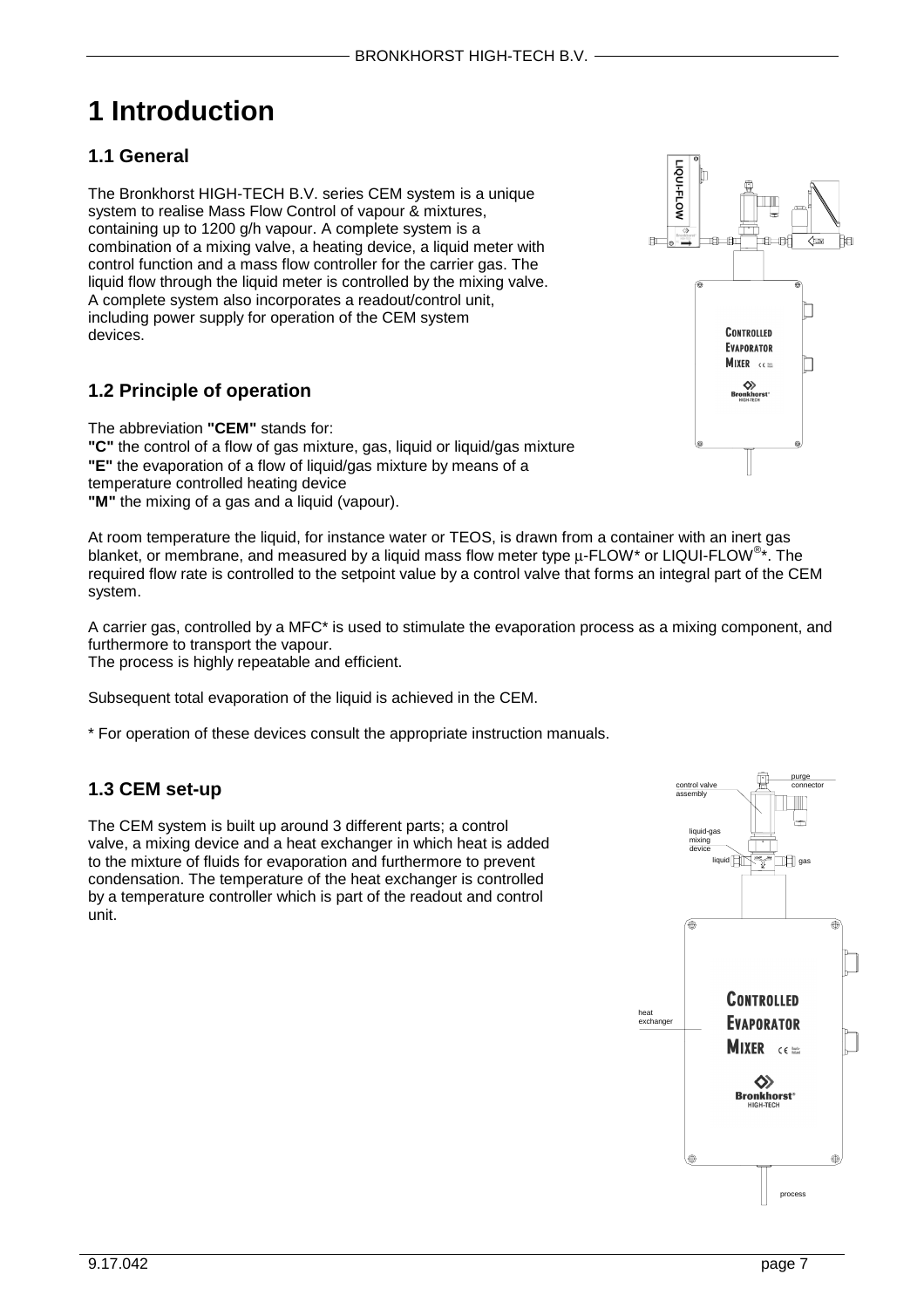## **2 INSTALLATION**

## **2.1 Receipt of equipment**

Check the outside packing box for damage incurred during shipment. Should the packing box be damaged, then the local carrier must be notified at once regarding his liability, if so required. At the same time a report should be submitted to:

> BRONKHORST HIGH-TECH B.V. RUURLO HOLLAND

Remove the envelope containing the packing list; carefully remove the equipment from the packing box. Do not discard spare- or replacement parts with the packing material and inspect the contents for damaged or missing parts.

## **2.2 Return shipment**

When returning material, always describe the problem and if possible the work to be done, in a covering letter.

It is absolutely required to notify the factory if toxic or dangerous gases have been metered with the instrument!

This to enable the factory to take sufficient precautionary measures to safe-guard the staff in their repair department. Take proper care of packing, if possible use the original packing box; seal instrument in plastic etc.

Contaminated instruments must be dispatched with a completely filled in 'declaration on contamination form'. (In the back of this manual)

Contaminated instruments without this declaration will not be accepted.

### **Note:**

If the instruments have been used with toxic or dangerous gases the customer should pre-clean the instrument.

### **Important:**

Clearly note, on top of the package, the customer clearance number of BRONKHORST HIGH-TECH B.V., namely:

NL801989978B01

## **2.3 Service**

If this equipment is not properly serviced, serious personal injury and/or damage to the equipment could be the result. It is therefore important that trained and qualified service personnel perform servicing. BRONKHORST HIGH-TECH B.V. has a trained staff of servicemen available.

## **2.4 Mounting position**

Preferably the CEM system is mounted in a vertical position, with the control valve section pointing upwards and the vapour output pointing downwards.

Avoid installation in close proximity of mechanic vibration or strong heat sources.

## **2.5 Liquid filling**

The purge connector can be used to remove the air from the liquid system. If available, use vacuum to deaerate the valve and liquid flowmeter before filling with liquid.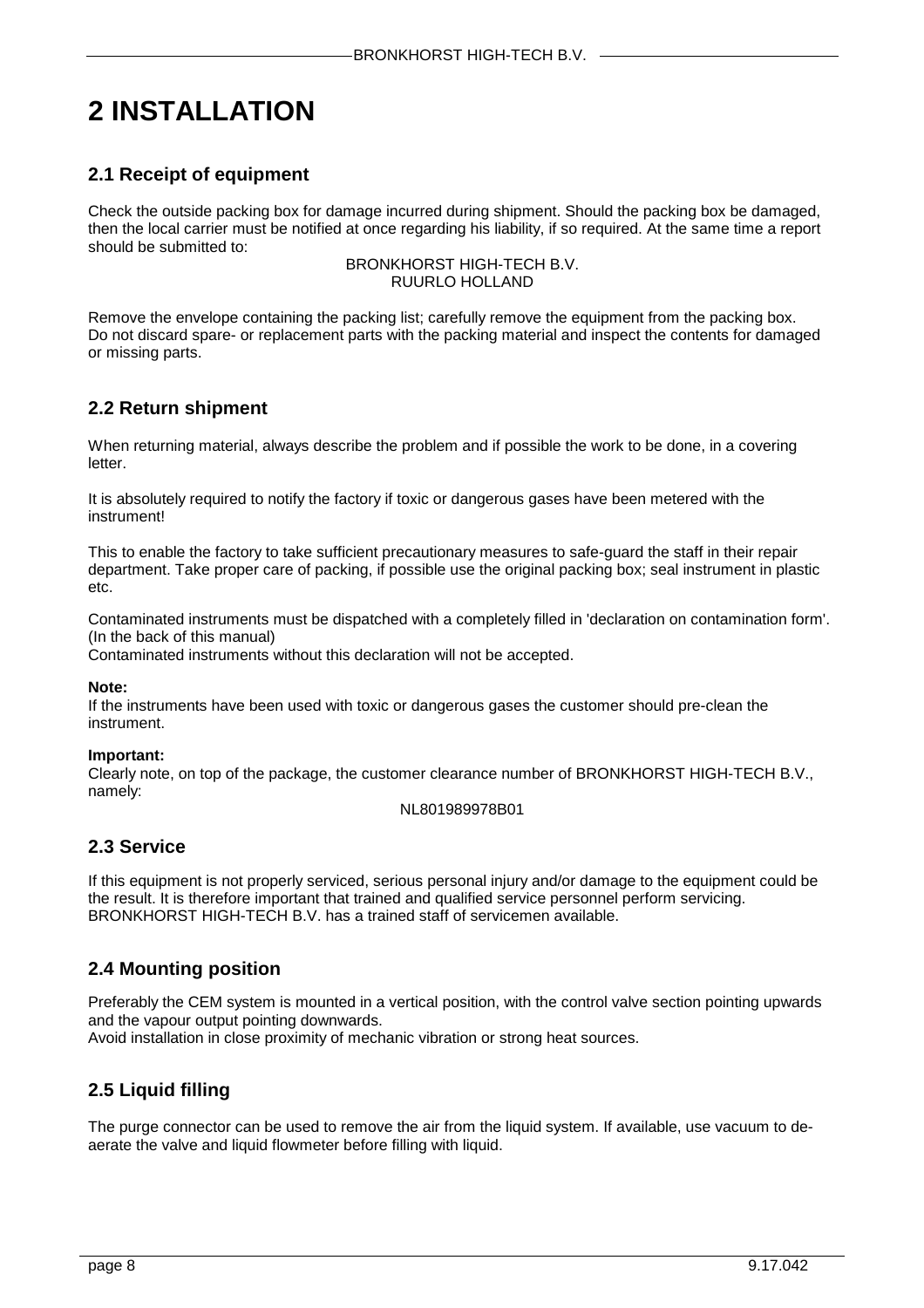## **2.6 In-line filter**

Although fluids and piping should be absolutely free from dirt, it is recommended to install inline filters upstream of the flowmeter(s).

## **2.7 Fluid connections**

The liquid meter should be installed according to its manual. The outlet of this meter should be connected to the liquid input port of the CEM valve. The controller section of the liquid flowmeter controls the CEM valve. Electrical connections should be made according to the customer system description. The outlet of the gas flow controller must be connected to the gas input part of the CEM valve. The vapour outlet of the CEM should be directly coupled to the process, this tube should be heated at a temperature higher than the heater in order to assure that the vapour will not condense in this line. Avoid "cold spots" in the outlet.

**\* Note:** Always check your system for leaks, before applying fluid pressure. Especially if toxic, explosive or other dangerous fluids are used.

## **2.8 Electrical connections**

### **2.8.1 General**

Bronkhorst HIGH-TECH B.V. recommends using their standard Readout and Control module and standard cables, which have been tested together with the system. These cables are always supplied with the CEM system.

**When not using the standard Readout and Control unit please read chapter 4.**

### **2.8.2 Pin configuration**

The heat exchanger is equipped with two connectors:

| connector (1)    | 6-pin male         |
|------------------|--------------------|
| <b>Pinnumber</b> | <b>Description</b> |
| A                | Not connected      |
| в                | Not connected      |
| C                | PT100 (T-sensor)   |
| D                | PT100 (T-sensor)   |
| E.               | Safety switch      |
| F                | Safety switch      |

| connector (2)    | 5-pin male          |
|------------------|---------------------|
| <b>Pinnumber</b> | <b>Description</b>  |
|                  | PF.                 |
| в                | Heater <sub>2</sub> |
| C                | Heater <sub>2</sub> |
| ו ו              | Heater 1            |
| F                | Heater 1            |

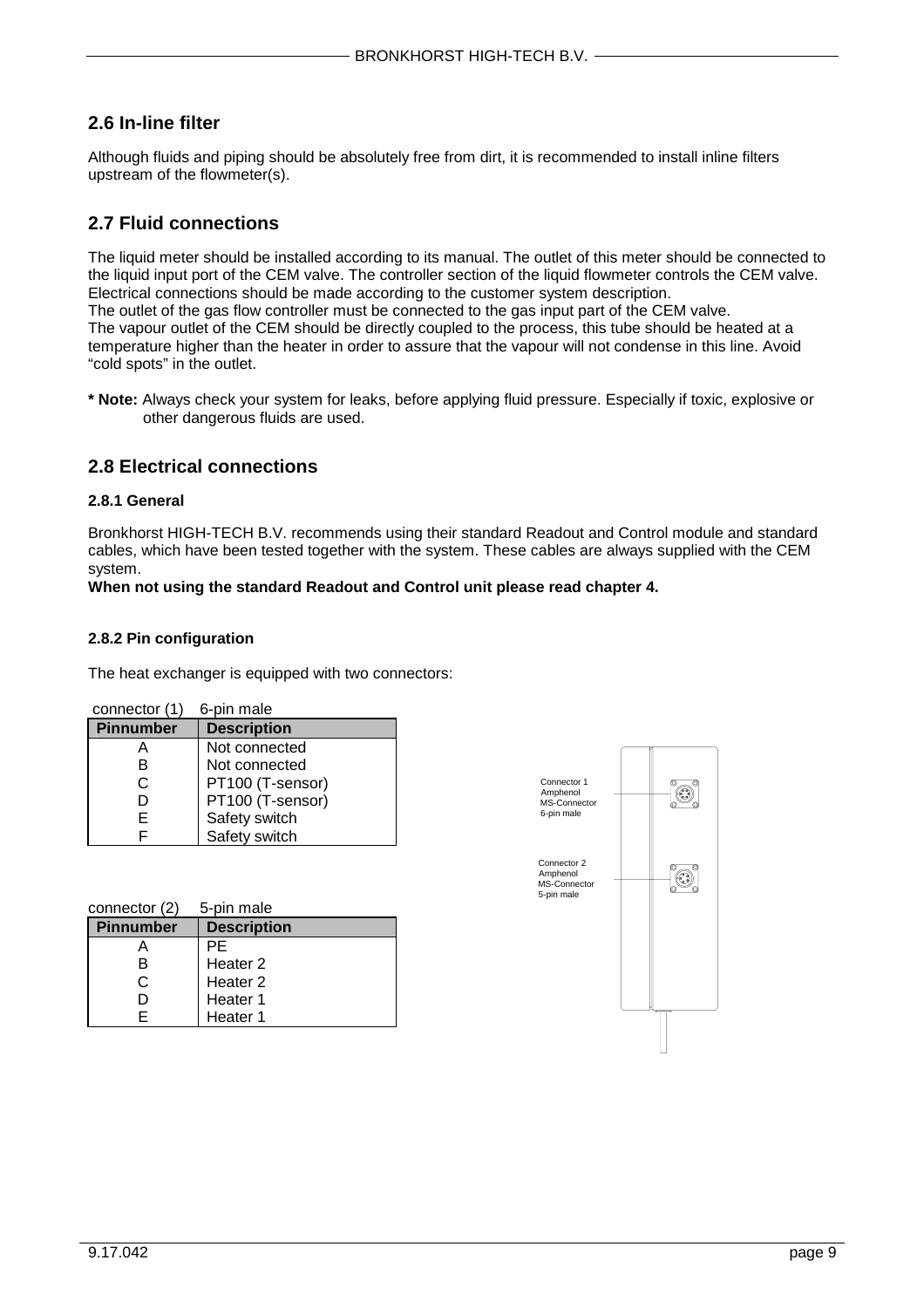## **2.9 Electrical specifications**

## **2.9.1 Functional diagram**



### **2.9.2 Electrical specifications**

Heater

The heater consists of two heater elements with a resistance of approx. 26 Ohm each.<br>For 120Vac-power supply: two heater elements switched parallel. For 120Vac-power supply: two heater elements switched parallel.<br>For 230Vac-power supply: two heater elements switched serial. two heater elements switched serial.

Temperature sensor Heraeus Sensor PT 100 sensor M-K 2515 1PT100

Safety switch: Pepi Miniature Thermostat Model C, CH version Switch temperature: 200 ºC Contact rating: 24Vdc max / 2A max.

Controlled power supply 120Vac or 230Vac max. (Factory adjusted) 50-60 Hz Power 1000VA max.

Max. Ambient temperature 50°C max.

## **2.10 Caution**

Each system is pressure tested to at least 1.5 times the working pressure of the process conditions stipulated by the customer, with a minimum of 8 bar.

This testpressure is stated on the CEM valve with a Red Coloured sticker.

Check testpressure before installing in the line.

If this sticker is not available, or the testpressure is incorrect, the instrument should not be mounted in the process line and be returned to the factory.

Each instrument is leak tested to at least  $2 \cdot 10^{-9}$  mbar l/s Helium.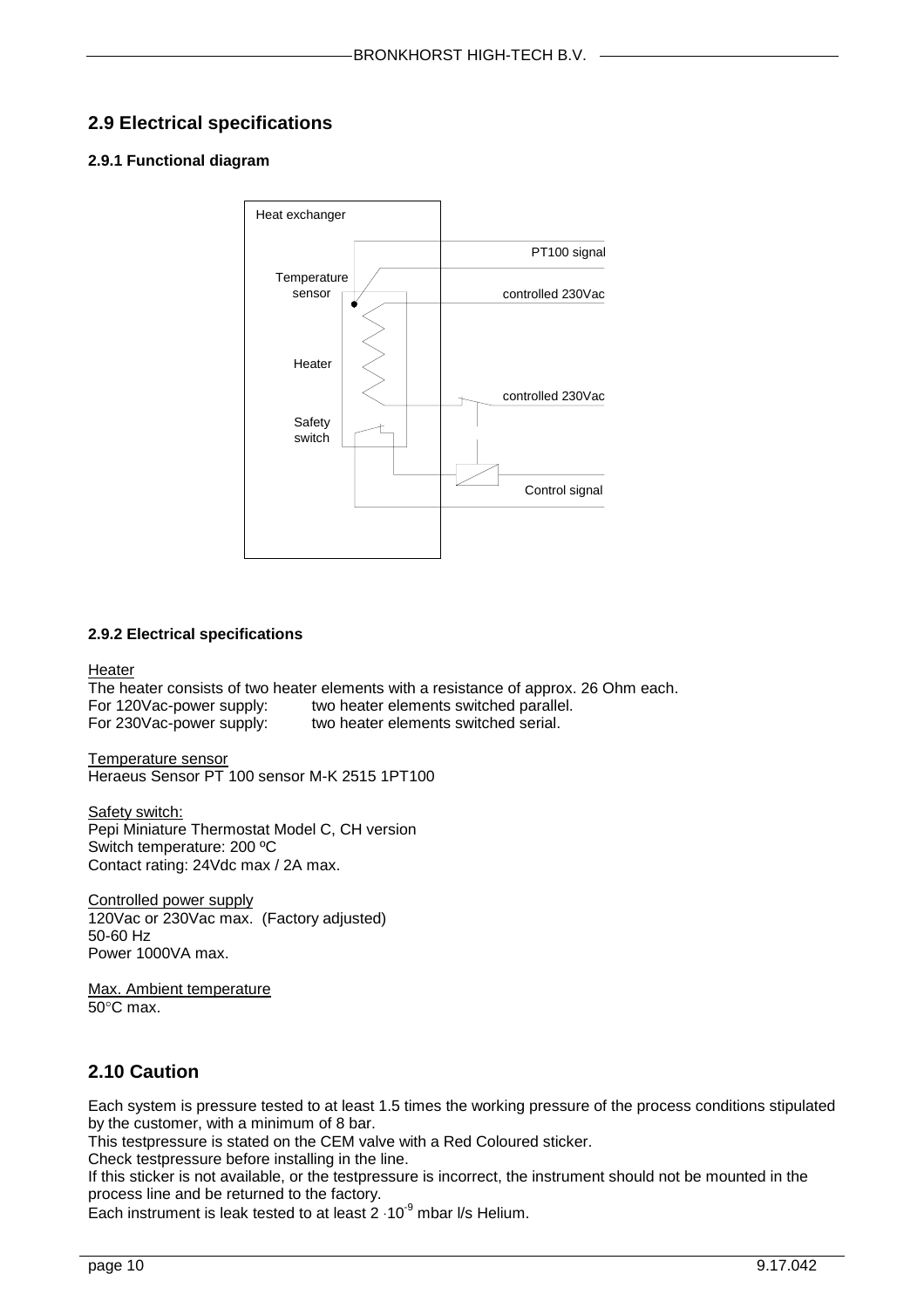## **2.11 Supply pressure**

Do not apply pressure until electrical connections are made. When applying pressure to the system, take care to avoid pressure shocks in the system, and increase pressure gradually. Be sure that all setpoints are at zero when doing so.

## **2.12 System purging**

If corrosive or reactive fluids are used, purging with an inert gas is absolutely necessary, because if the tubing has been exposed to air, introducing these fluids will tend to clog up or corrode the system due to a chemical reaction with air or moist air.

Complete, long term purging is also required to remove such fluids from the system before exposing it to air. It is preferred not to expose the system to air, when working with these corrosive fluids. Cycled purging and evacuating is preferred.

## **2.13 Seals**

Bronkhorst HIGH-TECH B.V. has gathered a material compatibility chart from a number of sources believed to be reliable.

However, it is a general guide only. Operating conditions may substantially change the accuracy of this guide. Therefore is no liability for damages accruing from the use of this guide. The customer's application demands its own specific design or test evaluation for optimum reliability. So check if the seals are correct for your process. However the CEM system has metal seals for all connections. Only the valve plunger is an elastomer.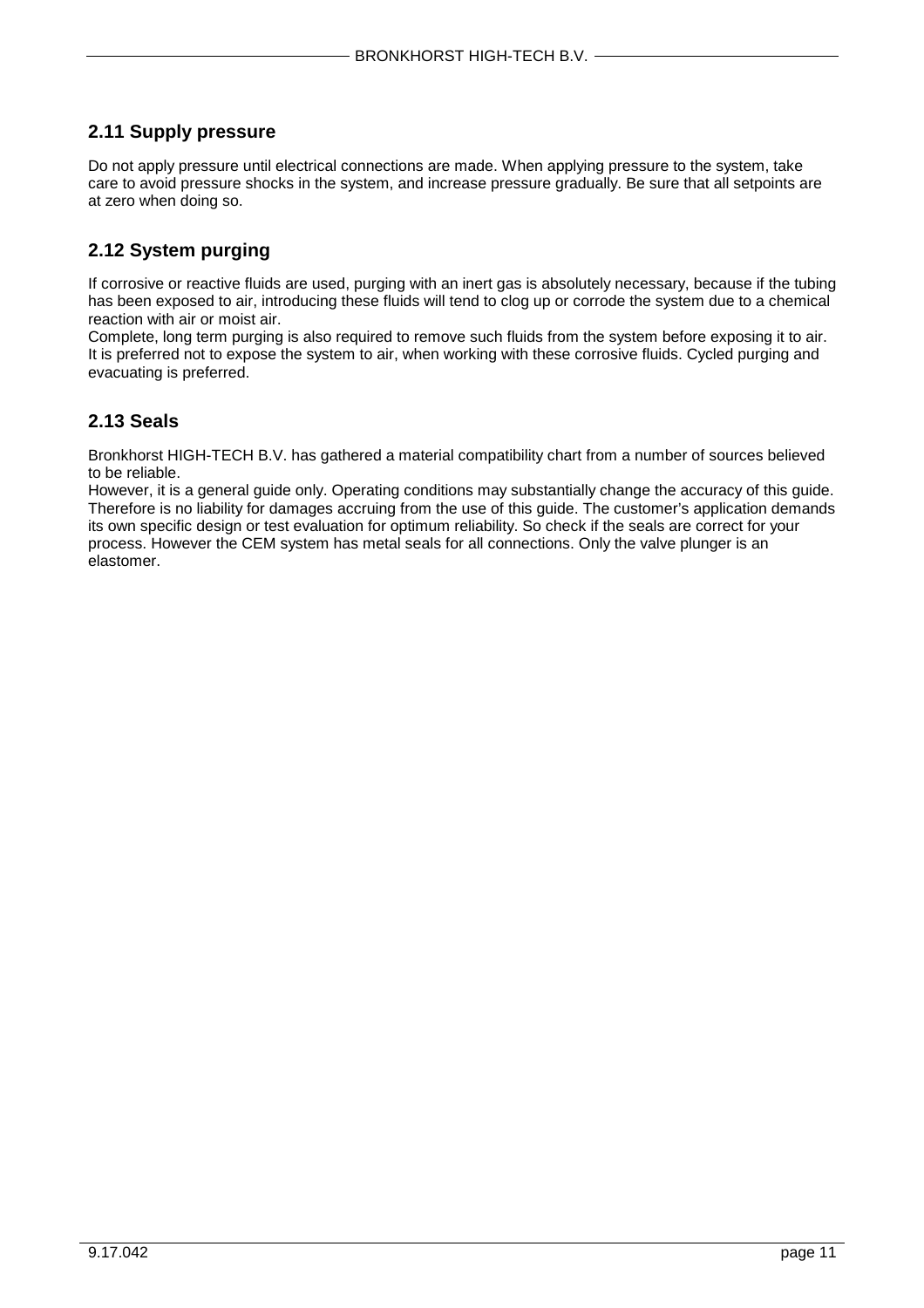## **3 Operation**

## **3.1 General**

The Bronkhorst HIGH-TECH B.V. CEM system is designed in such a way that it will meet user process requirements. In order to achieve good results, it should be operated according to the guidelines stated in the following paragraphs.

## **3.2 Power and warm-up**

Before switching on power, check if you have connected all devices according to the system description and/or hook-up diagram. Check the liquid and gas connections, and make sure there are no leakages, turn on power for at least 30 minutes to warm up flow controllers. For start up of the liquid controller consult the appropriate manual. During this warming-up period the temperature of the heat exchanger might be brought up to its operating point.

## **3.3 Start-up/close-down**

Be sure that the temperature of the heat exchanger is in accordance with the process conditions to be adjusted, and furthermore should all pressure levels have the correct values.

After this has been assured, first start bringing up the carrier gas flow to the correct level. Once this flow has been stabilised, the liquid flow can be applied to the system, by gradually increasing the setpoint of the liquid controller. Now your CEM system should be operating.

When closing down operation of the system proceed in reverse order.

First stop the liquid flow, and after that the gas flow.

### **Note:**

Make sure there is always gas flow whenever liquid flow is present.

### **Operation example:**

**Application:** Generation of humid gas

The CEM system can be used for generating certain humidity in a gas stream. The F-201 gas flow controller controls the gas flow and the LIQUI-FLOW® controller controls the humidity, the water. The water is mixed with the gas and consequently evaporated. The humidity at a certain temperature corresponds with a certain ratio of gas and water, this ratio can be set by the flow controllers.

## **Example:**

At atmospheric pressure, at 80°C, 2 ln/min Air has to be moistened. Which water flow is needed for a r.h. of 50%. The vapor pressure of water at 80°C is 473.3 mbar according to Fluidat.

At 100% r.h., the (mole) ratio between gas and water is

MoleRatio:

$$
X = \frac{473.3}{(1013.25 - 473.3)} = 0.876
$$

So in a gas flow of 2 ln/min, the saturated water flow (100% r.h.) is:

$$
\Phi_{\text{water}} = X \cdot \Phi_{\text{gas}} = 0.876 \cdot 2 = 1.752 \text{ [In/min]}
$$

and in [g/h]

$$
\frac{1.752[\frac{\ln}{\min}] \cdot 18[\frac{s}{mol}] \cdot 60[\frac{\min}{h}]}{22.4[\frac{\ln}{mol}]} = 83.5 \text{ [g/h]}
$$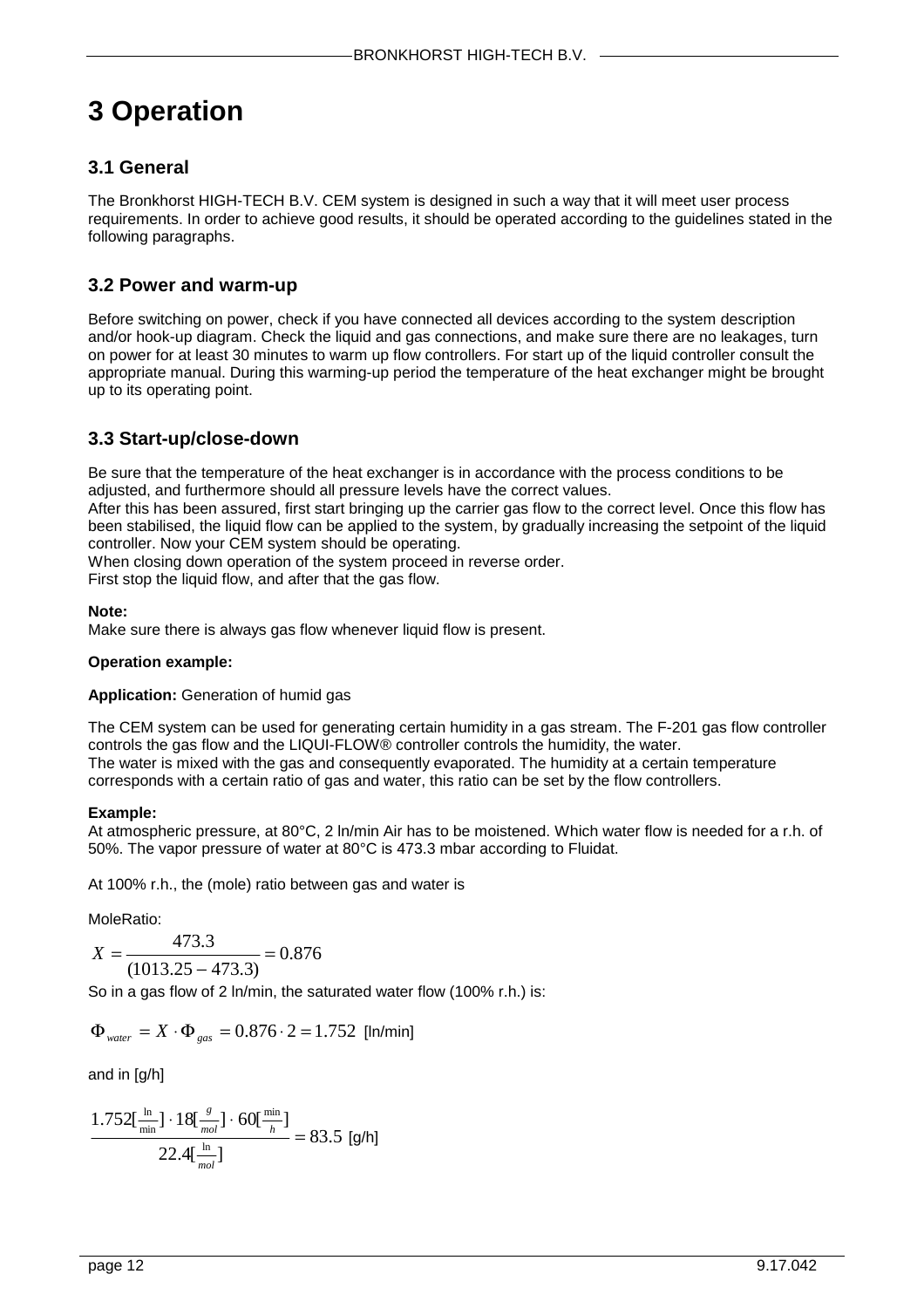By 50% r.h., the (mole) ratio between gas and water:

$$
r.h.\% = \frac{e}{e_{sat}} \cdot 100 \qquad \qquad e = \frac{50 \cdot 473.3}{100} = 236.6 \text{ [mbar]}
$$

the moleRatio:

$$
X = \frac{236.6}{(1013.25 - 236.6)} = 0.305
$$

so in a gas flow of 2 ln/min, the saturated water flow (50% r.h.) is:

$$
\Phi_{water} = X \cdot \Phi_{gas} = 0.305 \cdot 2 = 0.61
$$
 [In/min]

and in [g/h]

$$
\frac{0.61[\frac{\ln}{\min}] \cdot 18[\frac{s}{mol}]\cdot 60[\frac{\min}{h}]}{22.4[\frac{\ln}{mol}]} = 29.41 \text{ [g/h]}
$$

### **At 50% r.h., the waterflow is 29.41 g/h.**

 (\*) Assumptions: Consider water vapour as an ideal gas, 1 mole of ideal gas at normal conditions =  $22.4$  l, 1 mole of water is 18 g and 1 hour is 60 min. 1 atm. = 1013.25 mbar.

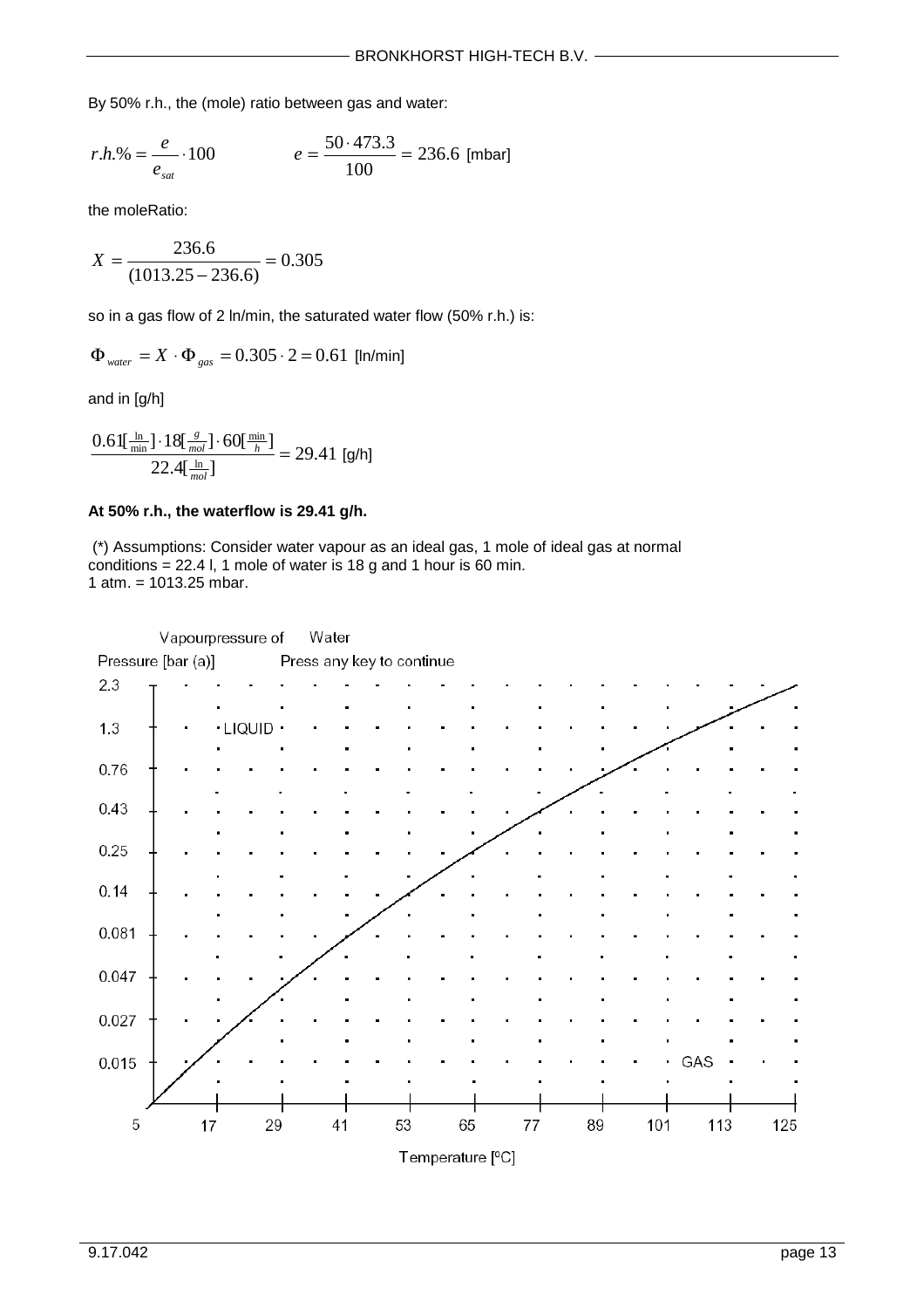## **4 Readout and Control unit**

The use of standard readout unit, manufactured by Bronkhorst HIGH-TECH B.V. is recommended.

## **4.1 Application with BHT standard Readout and Control unit**

## **4.1.1 General**

The BHT Readout and Control unit with temperature control unit offers the ability to power the CEM and to set the desired temperature for the heater system of the CEM. The temperature inside the CEM is monitored with a PT-100 temperature sensor, the signal of which is being used by the temperature controller to control the adjusted temperature.

## **4.1.2 Rearpanel connector**



| connector (1) | 6-pin female       |  |
|---------------|--------------------|--|
| Pinnumber     | <b>Description</b> |  |
| А             | Not connected      |  |
| в             | Not connected      |  |
| C             | PT100 (T-sensor)   |  |
| D             | PT100 (T-sensor)   |  |
| F             | Safety switch      |  |
| F             | Safety switch      |  |

| connector (2)    | 5-pin female        |
|------------------|---------------------|
| <b>Pinnumber</b> | <b>Description</b>  |
|                  | РF                  |
| в                | Heater 2            |
| C                | Heater <sub>2</sub> |
| ו ו              | Heater 1            |
| F                | Heater 1            |

For other signals consult manual 9.17.017

## **4.1.3 Operation**

For operation of the E-7000 based R/C panel consult manual 9.17.017.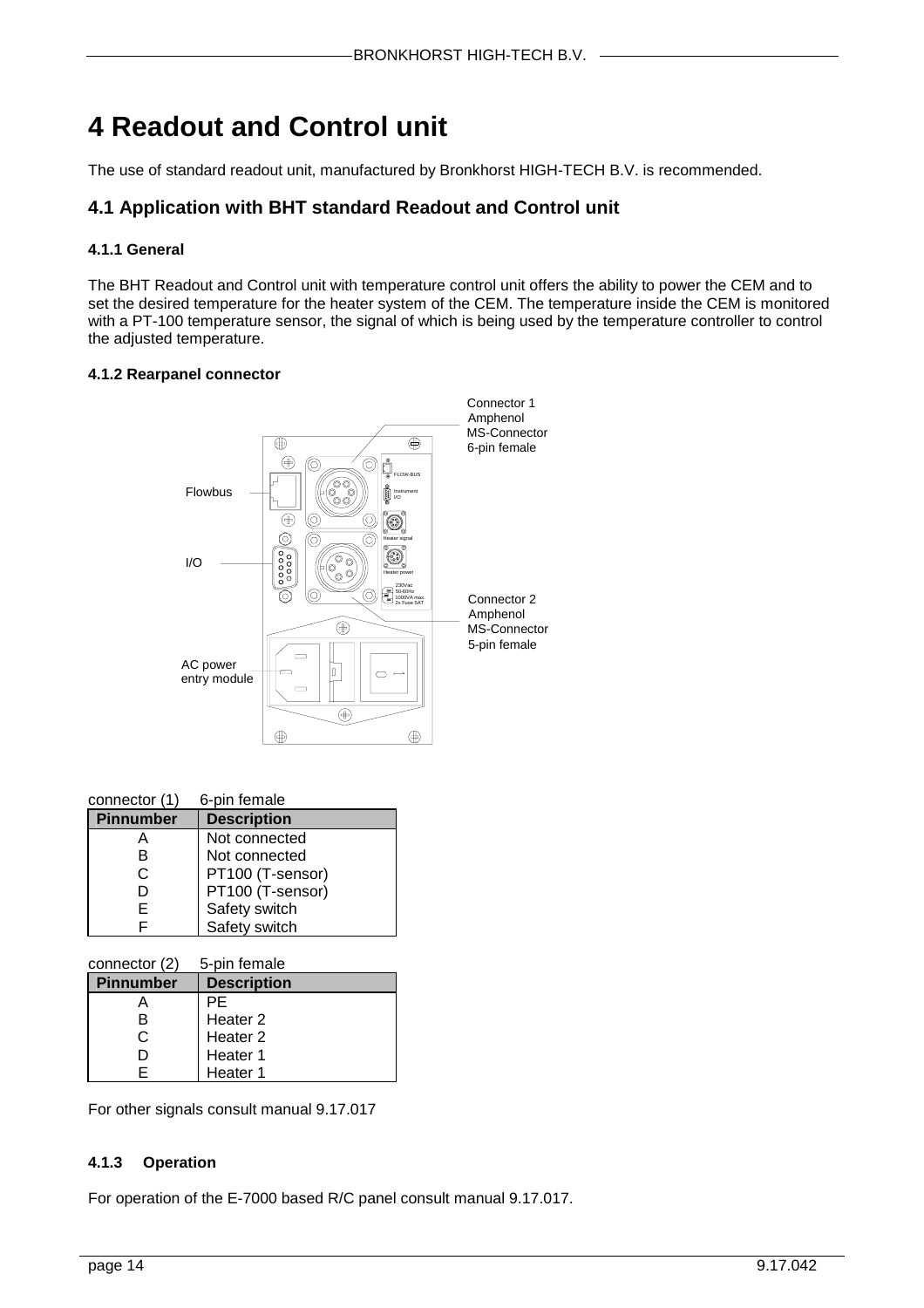## **4.2 Application with none BHT Readout and Control unit**

## **4.2.1 Recommended graphical diagram heater system**

In the drawing below the recommended graphical diagram of a heatersystem is shown.



## **CAUTION !!**

When using the CEM system without the BHT Readout and Control unit the following guidelines should be followed:

- **The heat exchanger does not contain a fuse. This should be connected externally.**
- **The heat exchanger is not suitable for constant ac power supply.**
- **The heat exchanger should be part of a temperature-controlled loop.**
- **The safety switch inside the heat exchanger is not part of the ac power supply circuit.**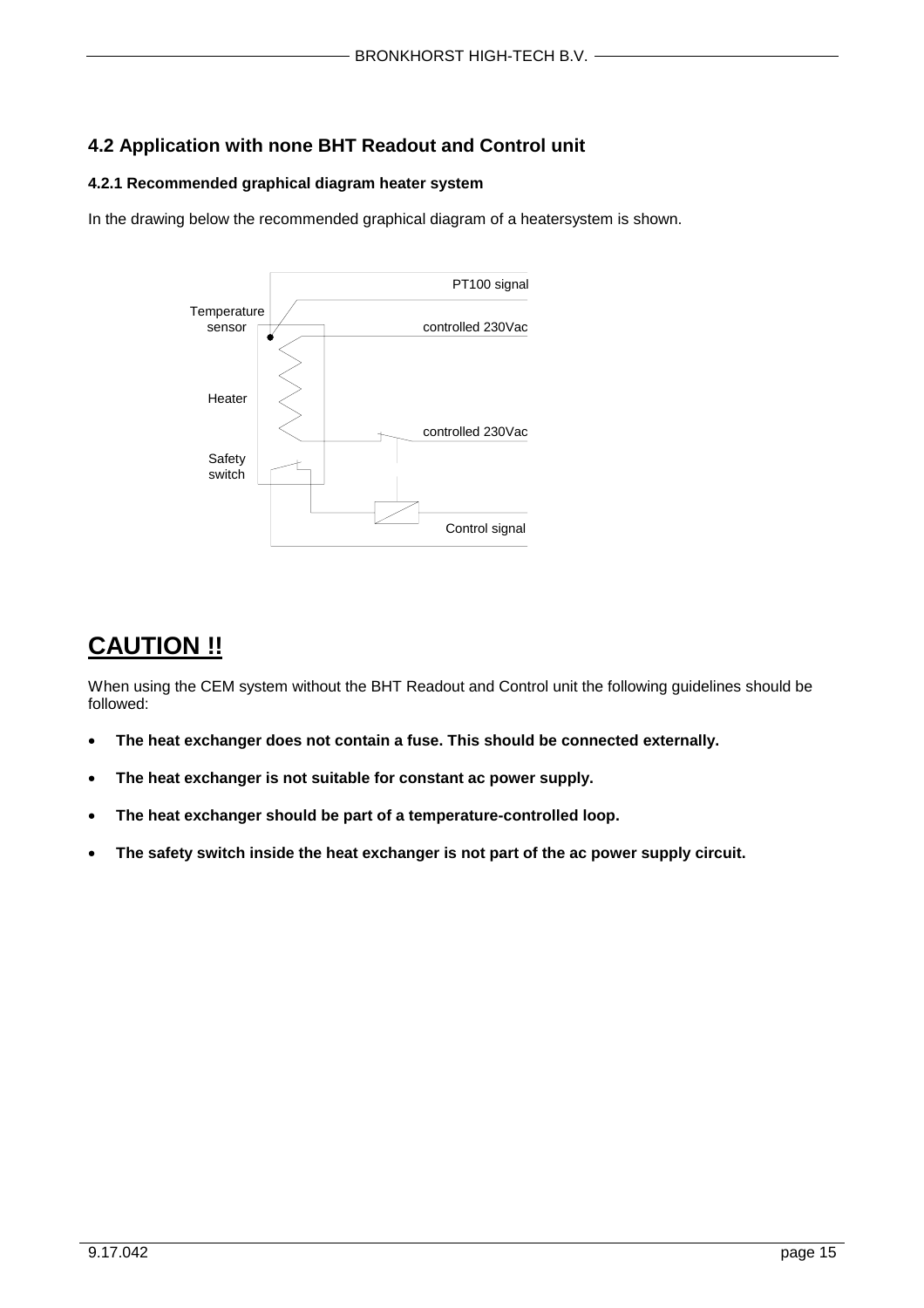### **4.2.2 Functional diagrams**

When using the CEM system without the BHT Readout and Control unit the power supply circuit should be connected as followed:

For 120Vac power supply



## For 230Vac power supply



For other connections consult the hook-up diagram.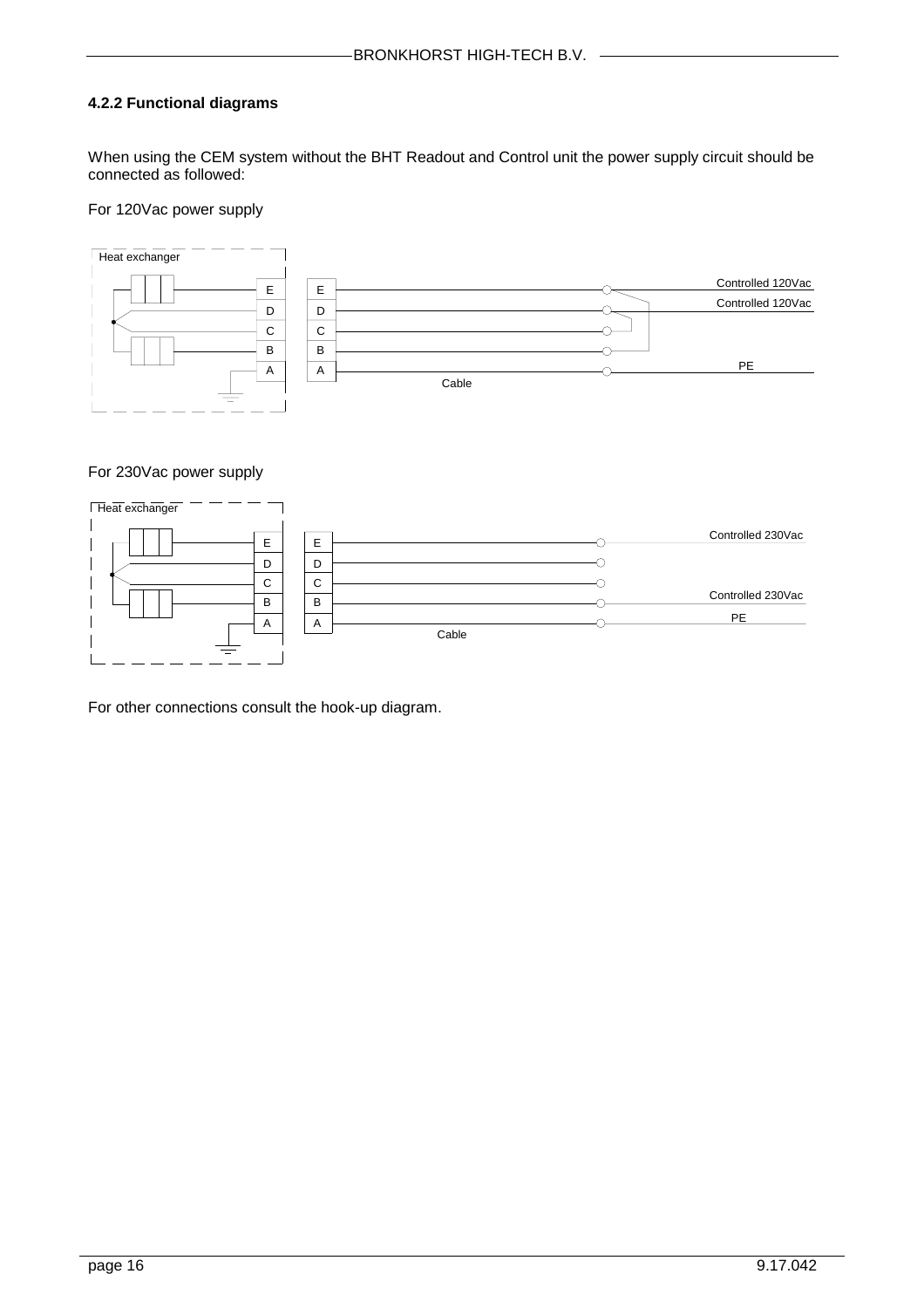## **5 Cables**

The use of standard cables, manufactured by Bronkhorst HIGH-TECH B.V. is recommended.

## **5.1 EMC and cables**

All system set-ups described in this manual carry the CE-mark. Therefore they have to comply with the EMC requirements as are valid for this kind of equipment.

### **However compliance with the EMC requirements is not possible without the use of proper cables and connector/packing gland assemblies.**

Screens of cables should be carefully connected at both ends of the cable to the metal housing of the connector for good EMC behaviour.

For sensors and valves follow the guidelines as explained in the appropriate manuals.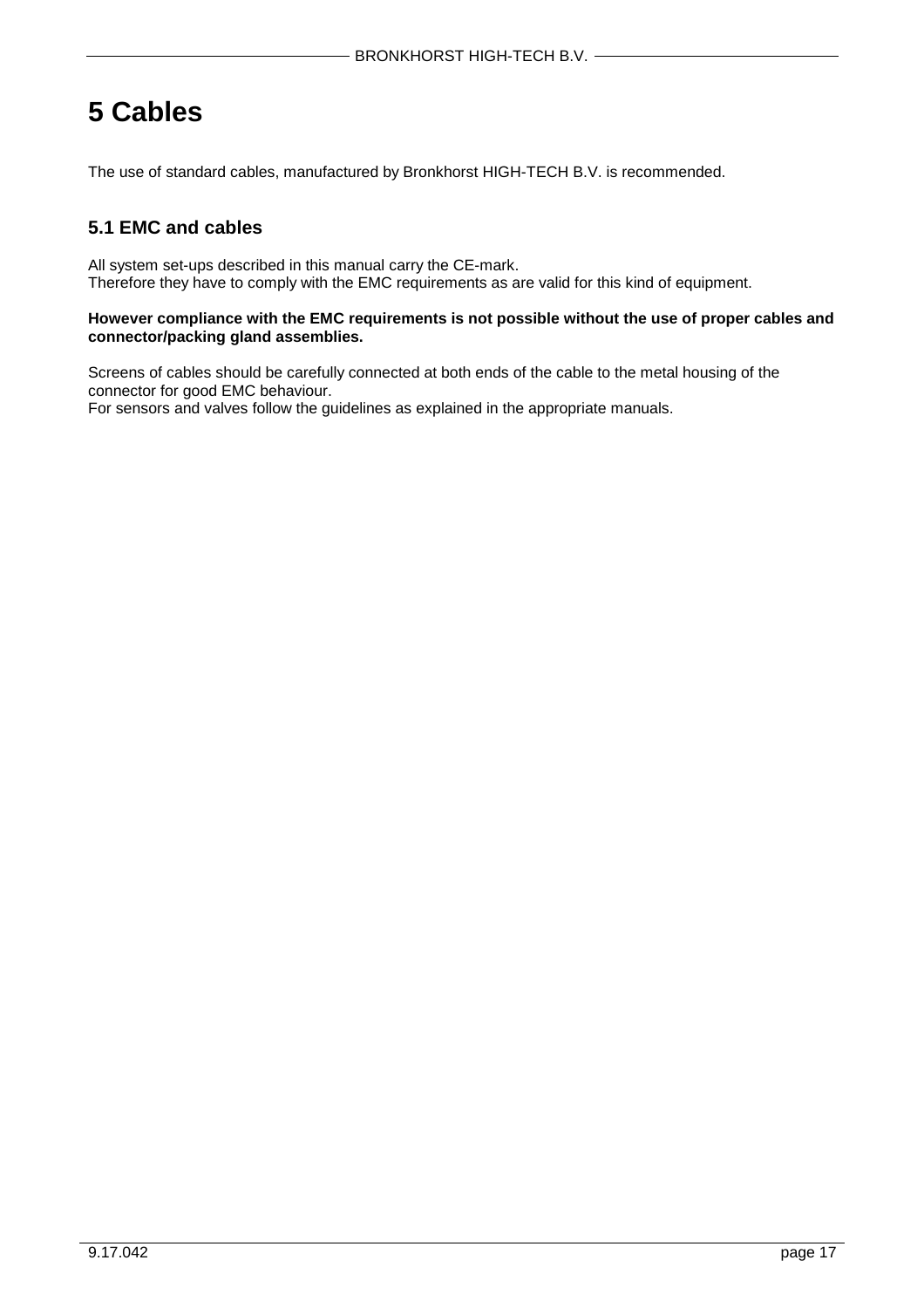## **Partlist Module E-7000-36/37**





| Pos.                    | Quant.         | Ref.             | Mat.nr.    | <b>Description</b>                  |
|-------------------------|----------------|------------------|------------|-------------------------------------|
| 1                       | 1              |                  | 2.06.138   | Mounting plate E-7000-36/37         |
| $\overline{2}$          | $\mathbf{1}$   |                  | 2.10.137   | Rearpanel E-7000-36/38              |
| $\overline{3}$          | $\mathbf{1}$   | 5X1 / 5S1        | 1.09.462   | Otto Heil power entry module        |
|                         |                |                  |            | 6765XBB81A10044                     |
| $\overline{\mathbf{4}}$ | $\overline{2}$ | 5F1              | 1.18.045   | Fuse 5x20 slow                      |
|                         |                |                  |            | 120Vac: 10A 230Vac: 5A              |
| 5                       | $\mathbf{1}$   | 5X6              | 1.09.429   | Amphenol MS connector               |
|                         |                |                  |            | chassispart 5pin female MS-3102-A-  |
|                         |                |                  |            | 14S-5S-A23                          |
| 6                       | $\mathbf{1}$   | 6X6              | 1.09.196   | Amphenol MS connector               |
|                         |                |                  |            | chassispart 6pin female MS-3102-A-  |
|                         |                |                  |            | 14S-6S-A23                          |
| $\overline{7}$          | $\mathbf{1}$   | 6X3              | 4.07.021   | flatcable 9-pin D-connector         |
|                         |                |                  |            | Interkontakt IKA-88167-0030-1544    |
| 8                       | $\mathbf{1}$   | 6X1              | 4.01.137   | pcb RJ45 to boxheader               |
| 9                       | $\mathbf 1$    | 6 <sub>V</sub> 8 | 1.10.034   | Carlo Gavazzi Solid state relay SSR |
|                         |                |                  |            | ZS 230V 50A 3-32VDC LED art.nr.     |
|                         |                |                  |            | RM1A23D50                           |
| 10                      | $\mathbf{1}$   | 6X4              | 1.09.434   | Phoenix 4pin connector              |
|                         |                |                  |            | MVSTBU2,5/4-GB-5,08                 |
| 11                      | $\mathbf{1}$   | 6A5              | 1.41.009   | Phoenix PT100 transducer MCR-SL-    |
|                         |                |                  |            | HT-PT100-I art.nr. 2864516          |
| 12                      | $\mathbf{1}$   | X <sub>1</sub>   | 1.23.039 / | Phoenix connector rail ST2.5 /      |
|                         |                |                  | 1.23.040 / | ST2.5 PE + plug-in bridge PBS2.5 /  |
|                         |                |                  | 1.23.041 / | PBS3.5 + marking ZB5 + bracket      |
|                         |                |                  | 1.23.042 / | CLIPFIX35.5                         |
|                         |                |                  | 1.23.043/  |                                     |
|                         |                |                  | 1.23.044   |                                     |
| 13                      | $\mathbf 1$    | 5X3              | 1.09.218   | Interkontakt connector 3pin SBF-    |
|                         |                |                  |            | 03SK-0051 or equivalent             |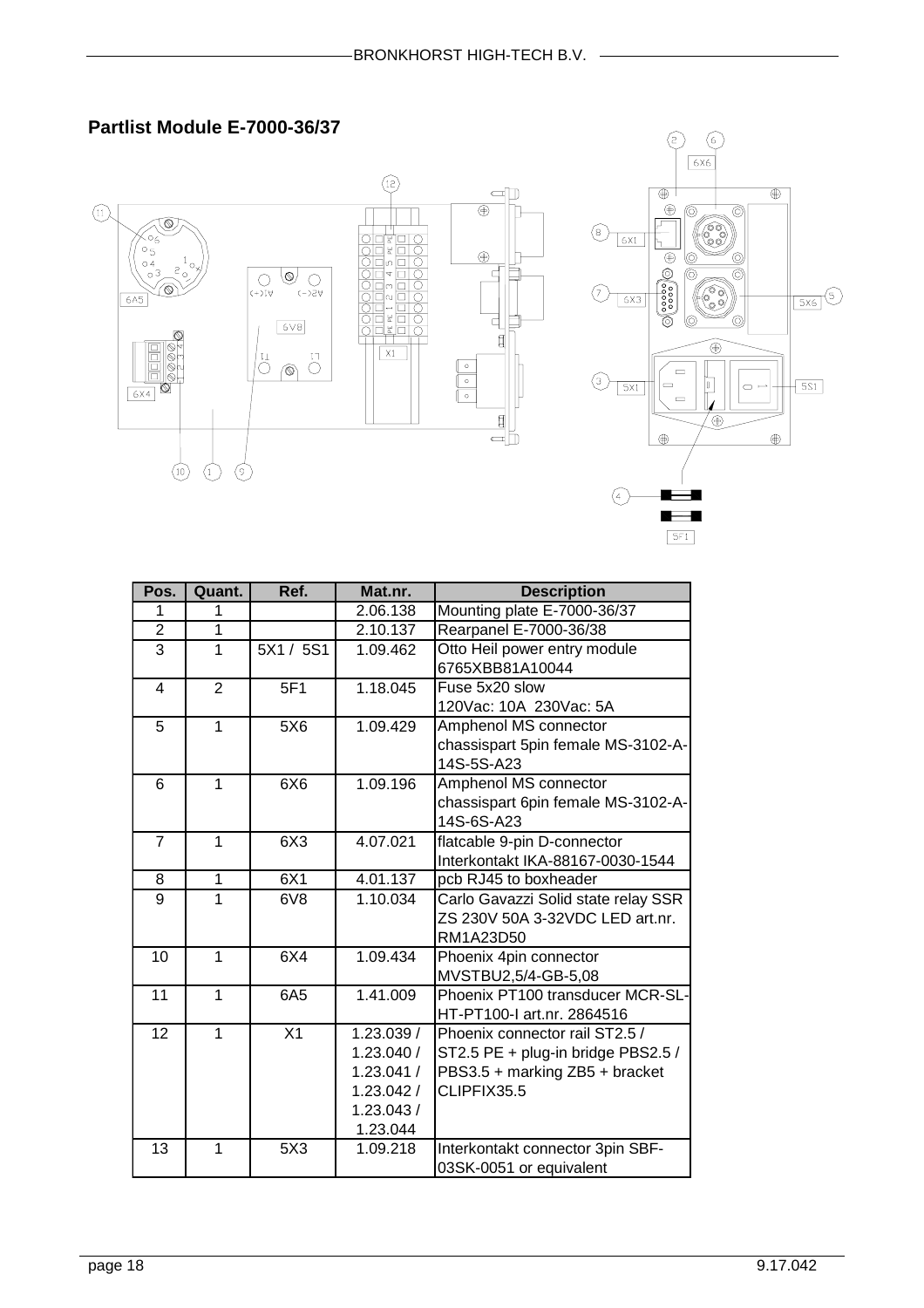## **Wiring diagram E-7000-36/37**

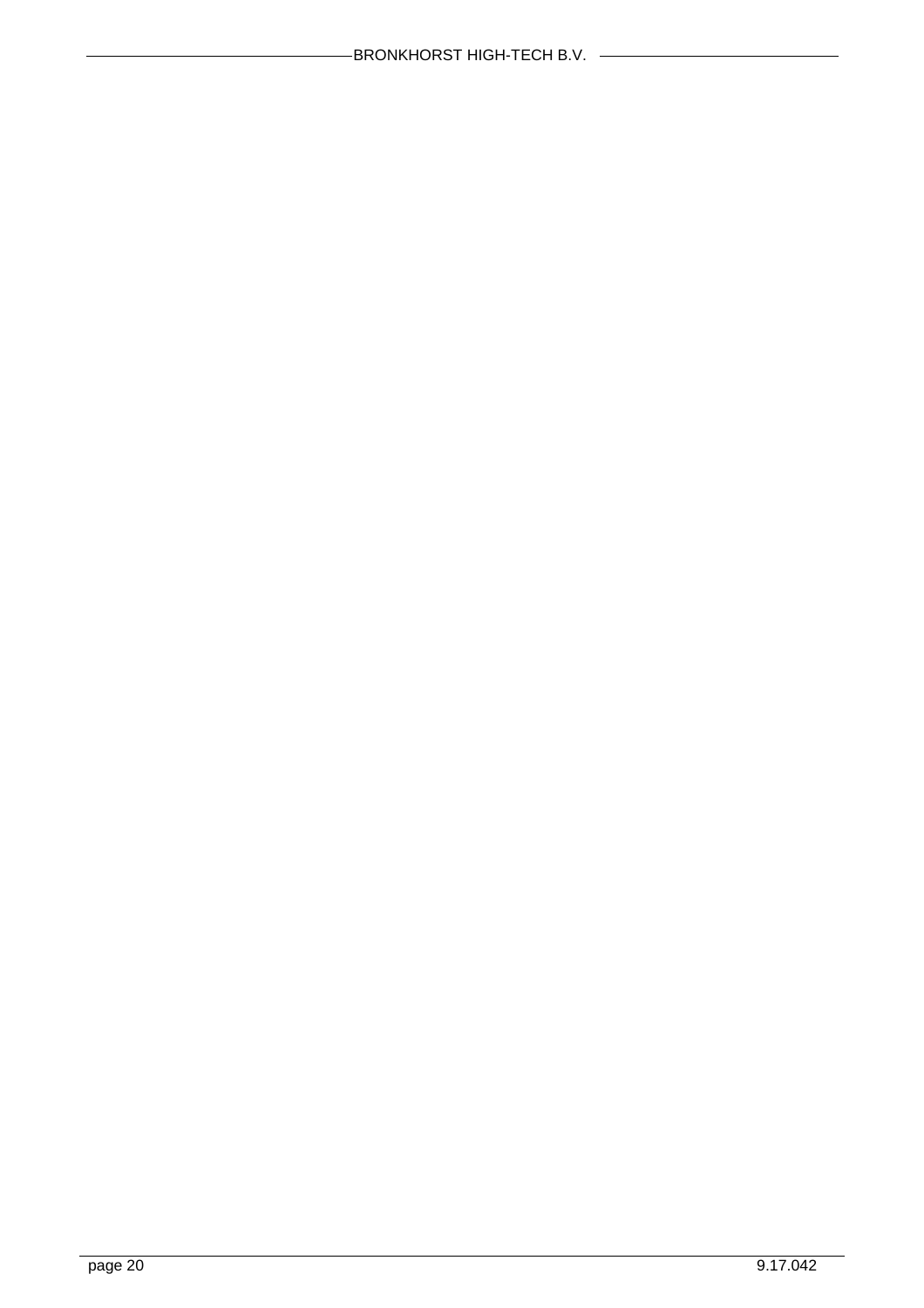## **APPENDIX 1**

# **Recommendations for handling the Bronkhorst High-Tech DLI (CEM) system**

**Vacuum system Non Vacuum system**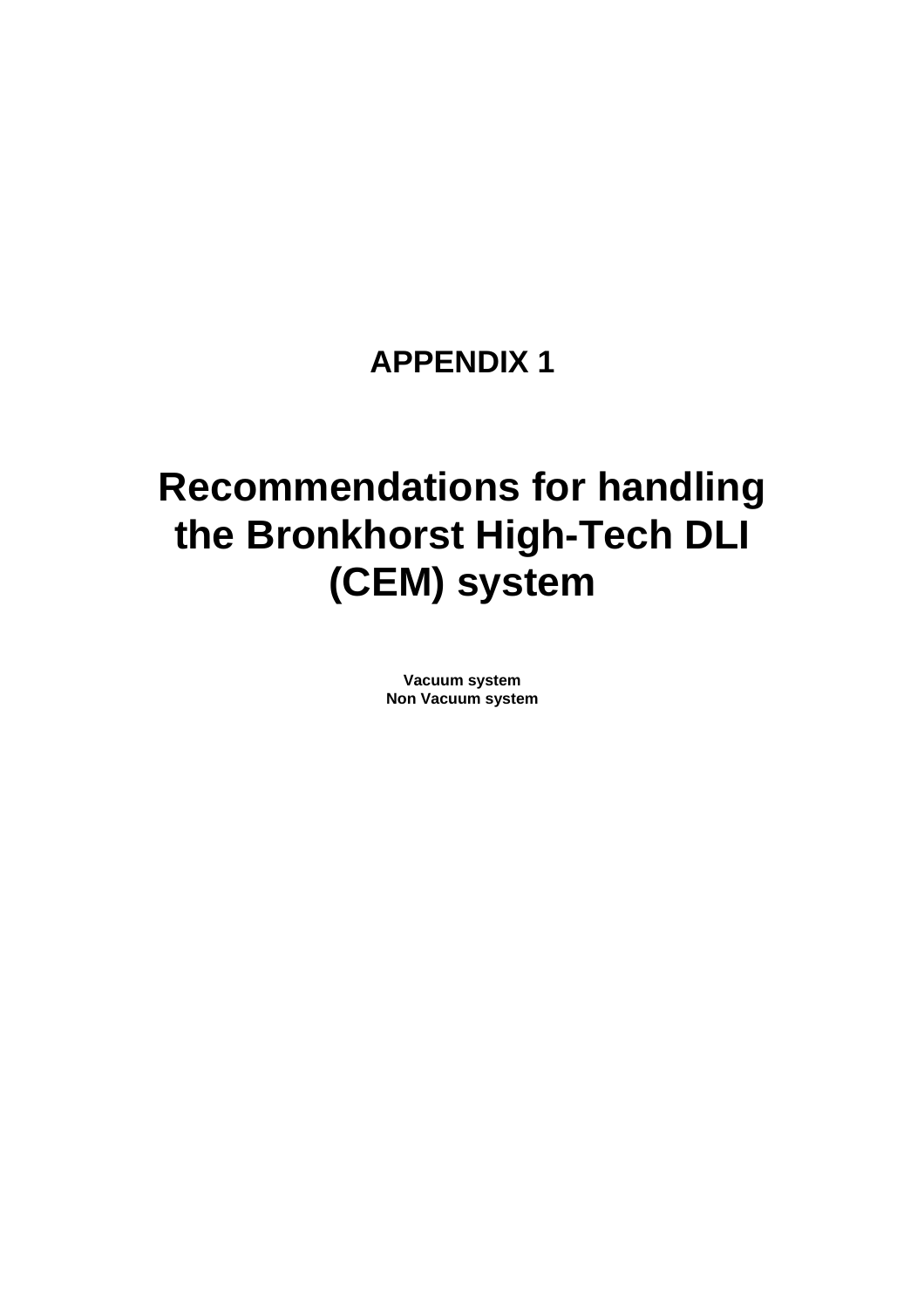BRONKHORST HIGH-TECH B.V.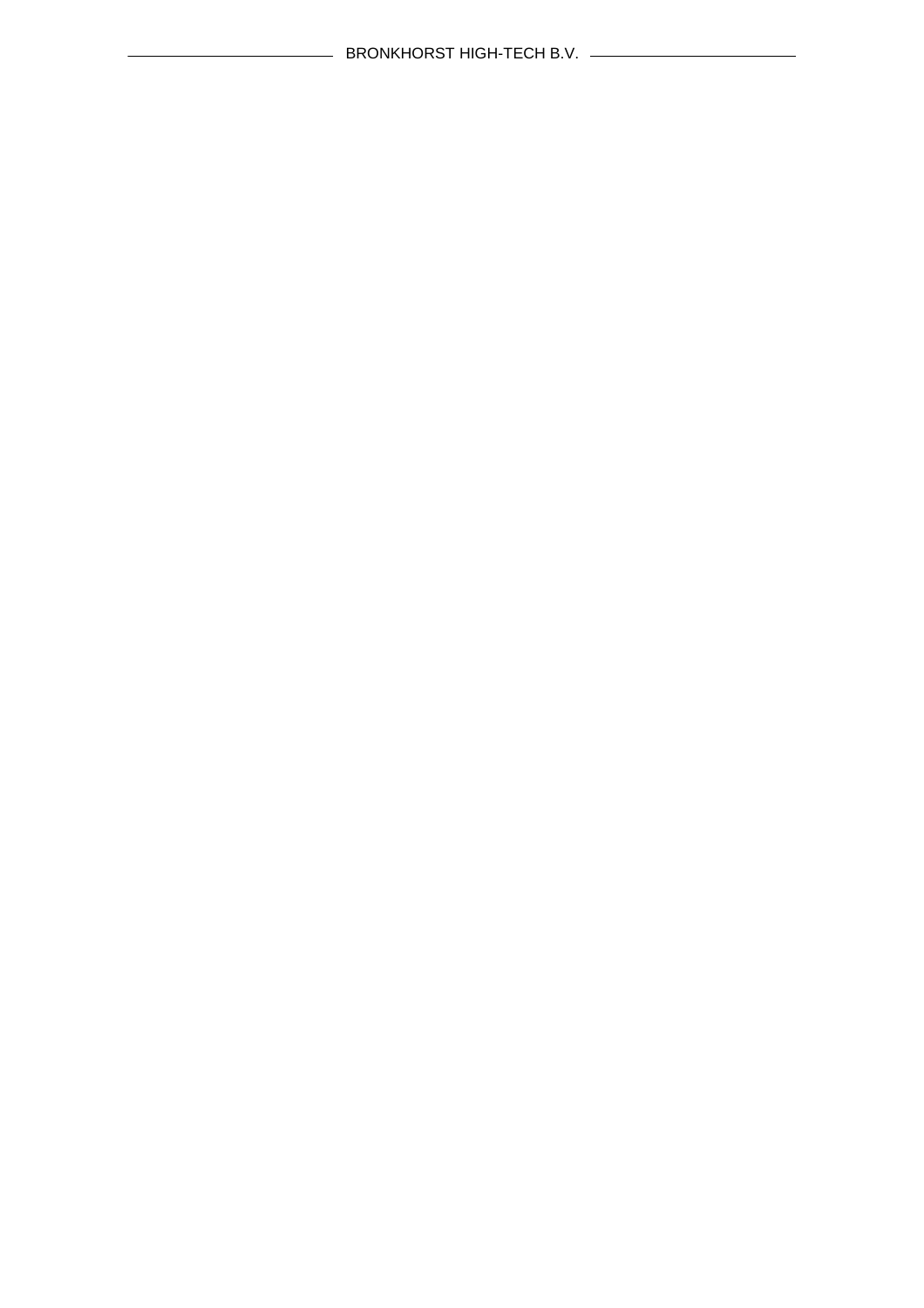

Startup using Vacuum

| <b>Procedure:</b>                             | <b>Actions:</b>                               |
|-----------------------------------------------|-----------------------------------------------|
| A1) Evacuate the lines "Vacuum"               | Start pumps                                   |
| A2) Evacuate all lines                        | Close: 2,3,5,10 and 9.                        |
|                                               | Connect inert gas on carrier gas inlet.       |
|                                               | Open: 1,4,7,11.                               |
|                                               | Give setpoint to gas and liquid control       |
|                                               | (the control valves 6 and 8 open).            |
|                                               | Pump for a long time.                         |
|                                               | Remark: if the system is not completely       |
|                                               | dry follow procedure of E3, E4, (E5).         |
| A3) Purge line between inert gas source and   | Close: 4.                                     |
| valve 2.                                      | Open valve 2 briefly for some seconds.        |
| A4) Purge line between process gas source and | Give setpoint = $0$ to LFM (6 closes).        |
| gas MFC.                                      | Open valve 9 briefly for some seconds.        |
| A5) Pump down liquid supply.                  | Open 3 for some time, close 3.                |
| A6) Pressurize liquid supply.                 | Close 1, give right pressure on inert gas     |
|                                               | supply. Open 2, open 3 briefly.               |
| A7) Fill the system with liquid. (1)          | Let gas flow in the carrier gas line during   |
|                                               | filling of the system.                        |
|                                               | Close 7.                                      |
|                                               | Open 5 briefly, allow mixing valve 6 to fill. |
| A8) Optional: degassing mixing valve.         | Open 7, a needle valve will be best, to       |
|                                               | avoid too much liquid be pumped away.         |
| A9) The system is now ready for use.          |                                               |
|                                               |                                               |

## **A) To fill the system:**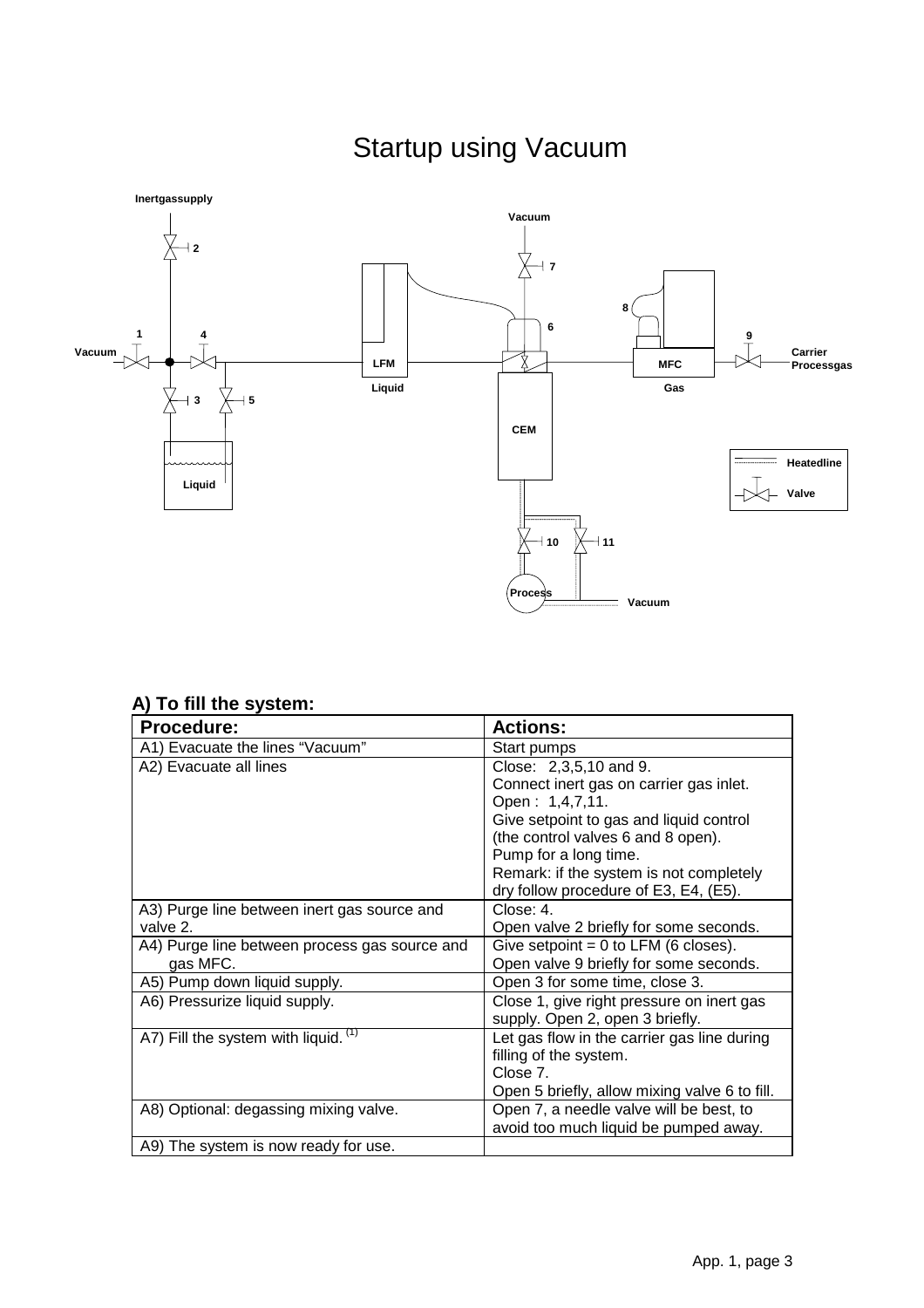## **B) To start the process:**

| <b>Procedure:</b>                            | <b>Actions:</b>                                                       |
|----------------------------------------------|-----------------------------------------------------------------------|
| B1) Set the CEM heater at right temperature. | Give setpoint to the heater, wait until<br>temperature is reached.    |
| B2) Start gas flow. (1)                      | Open 9. Give setpoint to gas MFC.                                     |
| B3) Start liquid flow. (2)                   | Give setpoint to liquid flow controller, wait<br>until stabilization. |
| B4) Connect process.                         | Open 10, close 11.                                                    |

## **C) To stop the process:**

| Procedure:                                                 | <b>Actions:</b>                                |
|------------------------------------------------------------|------------------------------------------------|
| C1) Disconnect process.                                    | Open 11, close 10.                             |
| C2) Stop liquid flow.                                      | Give setpoint $= 0$ to liquid flow controller. |
| $\vert$ C3) Optional: Stop gas flow. $\vert$ <sup>1)</sup> | Give setpoint $= 0$ to gas MFC.                |

## **D) How to leave system overnight:**

| <b>Procedure:</b>                                                   | <b>Actions:</b>                                                                               |
|---------------------------------------------------------------------|-----------------------------------------------------------------------------------------------|
| D1) Relief the supply pressure from the liquid<br>supply and lines. | Close 2, close 5 and open 1 for some<br>seconds.<br>Relief pressure inert gas supply, open 2. |
| D2) Leave system unused.                                            | Close 3. Preferably, keep pumping the lines,<br>close 2, open 1.                              |
| D3) Before startup, pressurize liquid supply.                       | Close 1 and open 2.<br>Open 3 and 5.                                                          |
| D4) System is now ready for use.                                    | Proceed according to B.                                                                       |

## **E) To empty and purge the system:** (3,4)

| <b>Procedure:</b>                                                                    | <b>Actions:</b>                           |
|--------------------------------------------------------------------------------------|-------------------------------------------|
| E1) Follow procedure "How to leave system<br>overnight" until "leave system unused". | See D1 and D2.                            |
| E2) Purge liquid out of lines.                                                       | Open 4 and 7.                             |
| E3) Purge lines with inert gas.                                                      | Close 1.<br>Open 2 briefly for some time. |
| E4) Evacuate liquid lines (cont.).                                                   | Close 2, open 1.                          |
| E5) Optional: Repeat last two steps for a few<br>times.                              |                                           |

 $1$  Make sure that the carrier gas is always flowing when the liquid flow is on. Preferably,

let always gas flow in the carrier gas line when the system is filled with liquid.

 $2$  Close supply pressure of the liquid vessel during the process. The pressure controller of the inert gassupply can influence the stability of the liquid flow controller.

 $3$  If the liquid is reactive or aggressive, be sure to remove air (and water vapor) carefully, before introducing liquid in the system.

<sup>4</sup> If the liquid is reactive, aggressive, poisonous, toxic, or flammable, beware that the system is purged fully (preferably with inert liquid, E3, E4, E5) before opening the system.

Remarks:

- In case of non-pure liquids, place a filter just before the Liqui-Flow.

- Mount the CEM system vertical.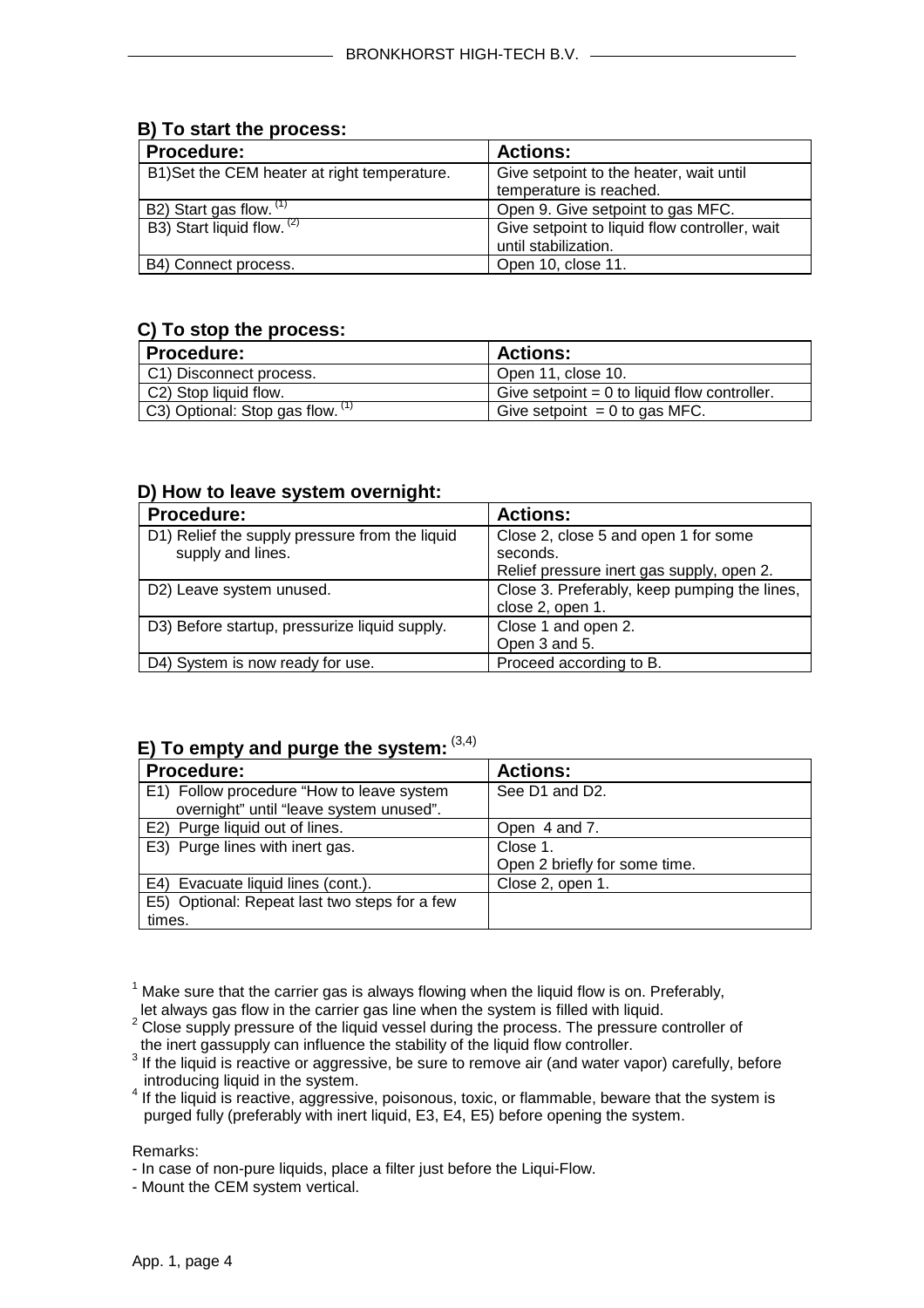



## **A) To fill the system:**

| <b>Procedure:</b>                    | <b>Actions:</b>                                                                                                                                                                                                 |
|--------------------------------------|-----------------------------------------------------------------------------------------------------------------------------------------------------------------------------------------------------------------|
| A1) Purge all lines                  | Close: 3, 5 and 10.<br>Connect inert gas on carrier gas inlet.<br>Open: 2, 4, 7, 9 and 11.<br>Give setpoint to gas controller, the control<br>valve 8 opens.<br>Give setpoint $= 0$ to liquid - flow controller |
|                                      | Purge for a long time.                                                                                                                                                                                          |
| A2) Pressurize liquid supply.        | Close 4, give right pressure on inert gas<br>supply. Open 3.                                                                                                                                                    |
| A3) Fill the system with liquid. (1) | Let gas flow in the carrier gas line during<br>filling of the system.<br>Open 5 briefly, allow mixing valve 6 to fill.<br>Wait until all gas bubbles left the system,<br>then close 7.                          |
| A4) The system is now ready for use. |                                                                                                                                                                                                                 |

 $1$  Make sure that the carrier gas is always flowing when the liquid flow is on. Preferably, let always gas flow in the carrier gas line when the system is filled with liquid.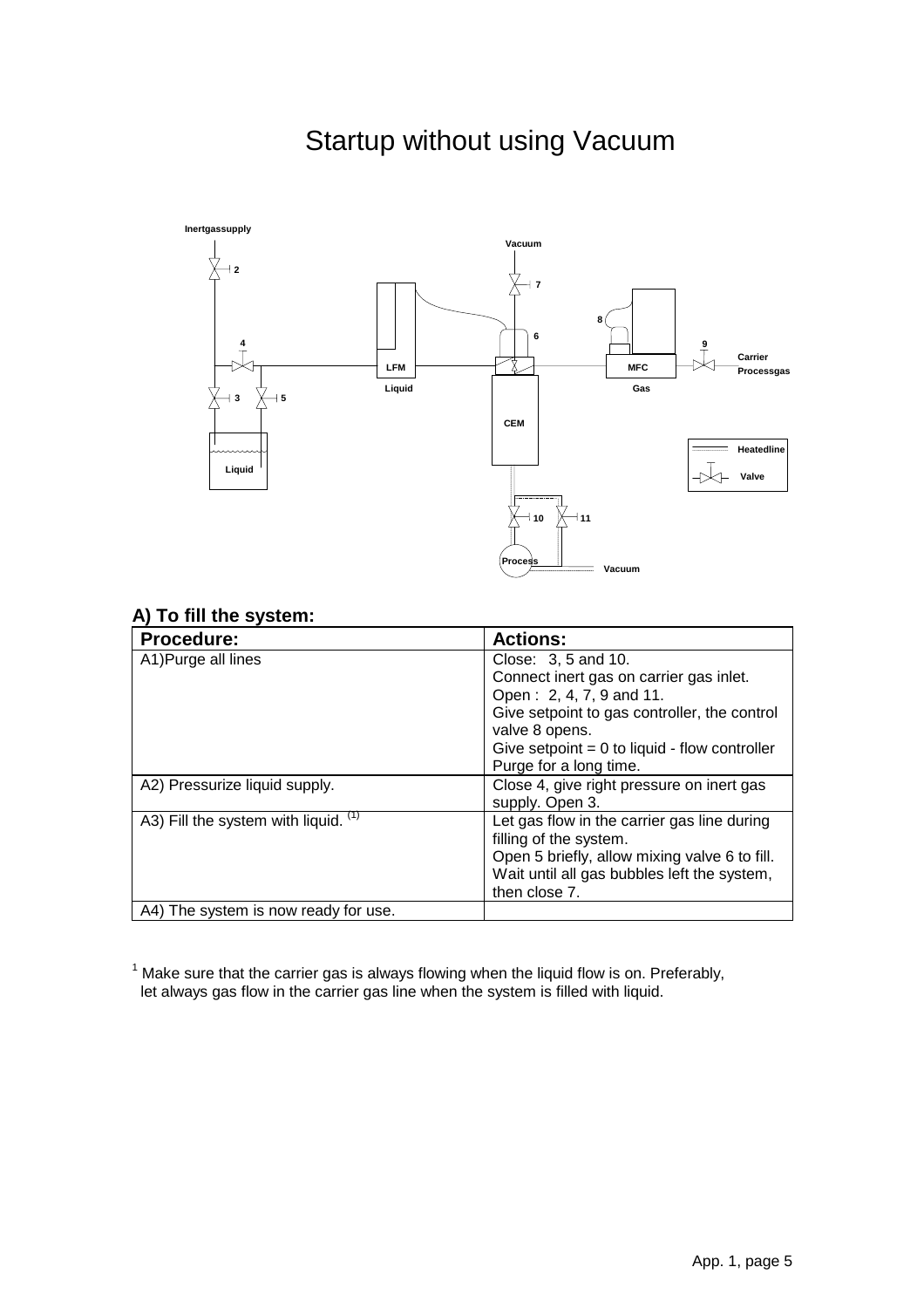## **B) To start the process:**

| <b>Procedure:</b>                            | <b>Actions:</b>                                                           |
|----------------------------------------------|---------------------------------------------------------------------------|
| B1) Set the CEM heater at right temperature. | Give setpoint to the heater, wait until the<br>temperature is stabilized. |
| B2) Start gas flow. (1)                      | Give setpoint to gas MFC.                                                 |
| B3) Start liquid flow. $(2)$                 | Give setpoint to liquid flow controller, wait<br>until stabilization.     |
| B4) Connect process.                         | Open 10, close 11.                                                        |

## **C) To stop the process:**

| Procedure:                                    | <b>Actions:</b>                                |
|-----------------------------------------------|------------------------------------------------|
| C1) Disconnect process.                       | Open 11, close 10.                             |
| C2) Stop liquid flow.                         | Give setpoint $= 0$ to liquid flow controller. |
| $\vert$ C3) Optional: Stop gas flow. $^{(1)}$ | Give setpoint $= 0$ to gas MFC.                |

## **D) How to leave system overnight:**

| <b>Procedure:</b>                              | <b>Actions:</b>                           |
|------------------------------------------------|-------------------------------------------|
| D1) Relief the supply pressure from the liquid | Close 5.                                  |
| supply and lines.                              | Relief pressure inert gas supply. Open 2. |
| D2) Leave system unused.                       | Close 3. Close 2.                         |
| D3) Before startup, pressurize liquid supply.  | Open 2.                                   |
|                                                | Open 3 and 5.                             |
| D4) System is now ready for use.               | Proceed according to B.                   |

## **E) To empty and purge the system:**(3,4)

| Procedure:                                     | <b>Actions:</b>                           |
|------------------------------------------------|-------------------------------------------|
| E1) Follow procedure "How to leave system      | See D1 and D2.                            |
| overnight" until "leave system unused".        |                                           |
| E2) Purge liquid out of lines.                 | Open 4 and 7, open 2                      |
| E3) Purge lines with inert gas.                | Purge for long time.                      |
| E4) Optional: Purge with inert liquid.         | Connect inert liquid to inert gas supply. |
|                                                | Proceed according to E2.                  |
| E5) Optional: Alter E3 and E4 for a few times. |                                           |

 $1$  Make sure that the carrier gas is always flowing when the liquid flow is on. Preferably,

let always gas flow in the carrier gas line when the system is filled with liquid.

 $2$  Close supply pressure of the liquid vessel during the process. The pressure controller of

the inert gas supply can influence the stability of the liquid flow controller.

 $3$  If the liquid is reactive or aggressive, be sure to remove air (and water vapor) carefully, before introducing liquid in the system.

<sup>4</sup> If the liquid is reactive, aggressive, poisonous, toxic, or flammable, beware that the system is purged fully (preferably with inert liquid, E3, E4, E5) before opening the system.

Remarks:

- In case of non-pure liquids, place a filter just before the Liqui-Flow.

- Mount the CEM system vertical.